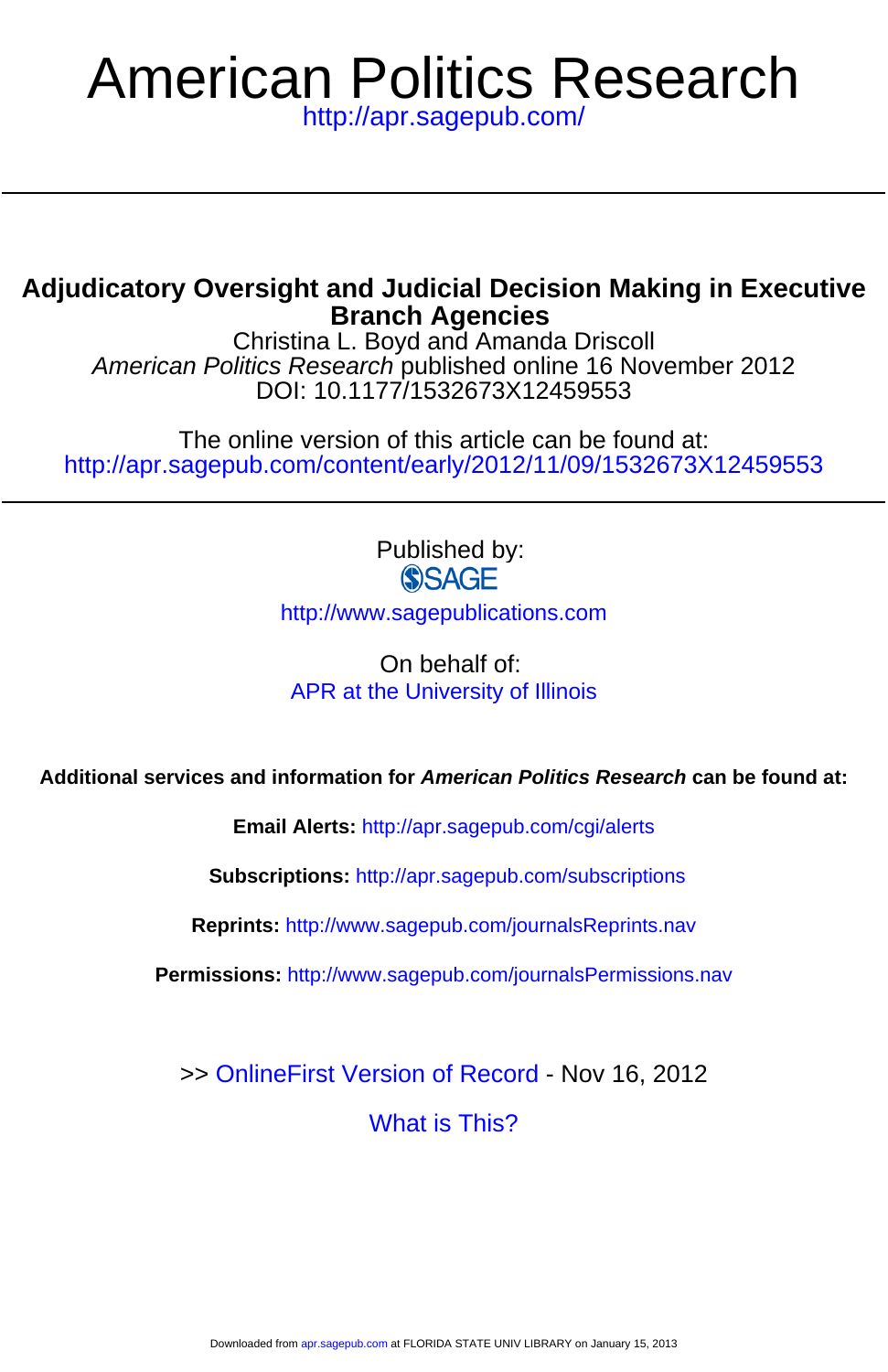# **Adjudicatory Oversight and Judicial Decision Making in Executive Branch Agencies**

American Politics Research  $XX(X)$  1–30 © The Author(s) 2012 Reprints and permission: sagepub.com/journalsPermissions.nav DOI: 10.1177/1532673X12459553 http://apr.sagepub.com



## **Christina L. Boyd<sup>1</sup> and Amanda Driscoll<sup>2</sup>**

#### **Abstract**

Adjudications are an important, though understudied, means through which administrative agencies create policies that have a lasting impact. We argue that executive branch agency heads utilize their oversight of agency adjudications to advance agency goals. Relying on an original data set of adjudications appealed to the U.S. Department of Agriculture's agency head's adjudication delegee, our empirical results indicate a substantial positive effect on the probability that the agency head will reverse an administrative law judge (ALJ) when he receives the appeal of an antiagency ALJ decision. However, the agency's adjudication oversight is conditional on political constraints, including partisanship differences between an agency and the litigated law and whether the case is being heard during a time of presidential transition. These results have clear implications for the use and effectiveness of agency adjudications as a political tool.

#### **Keywords**

judicial politics, judicial review, administrative agencies

#### **Corresponding Author:**

Christina L. Boyd, Department of Political Science, University at Buffalo, SUNY, 520 Park Hall, Buffalo, NY 14260, USA Email: cLboyd@buffalo.edu

<sup>&</sup>lt;sup>1</sup>University at Buffalo, SUNY, Buffalo, NY, USA  $^{\rm 2}$ Florida State University, $\rm 7$ allahassee, FL, USA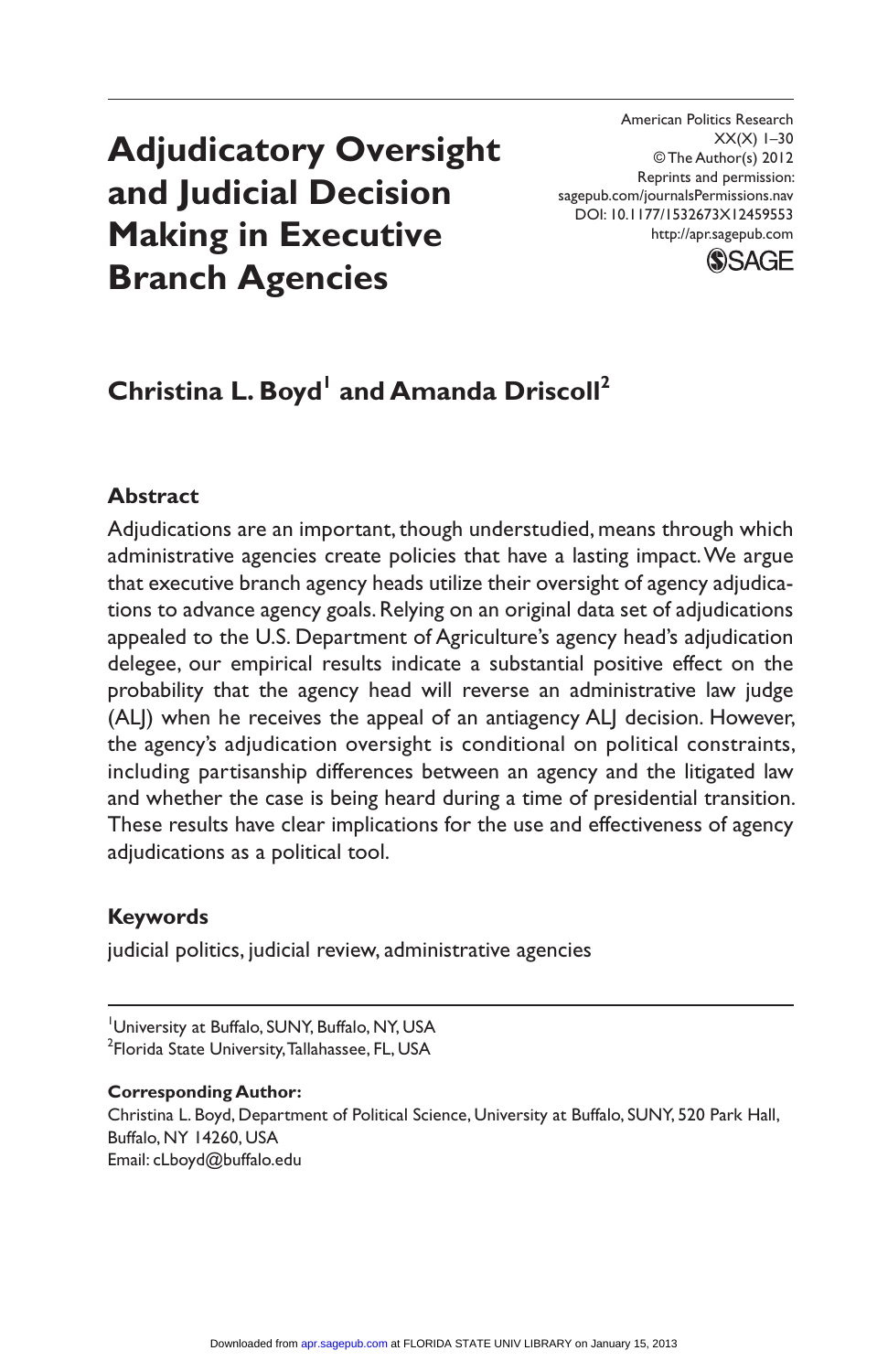## **Introduction**

Adjudications are an important and growing function of federal administrative agencies, providing an agency a path for enforcing regulations while simultaneously sending signals about agency priorities. Over time, deregulation and agency decentralization has caused rulemaking—a.k.a. the promulgation of regulations—to become more difficult for agencies to implement effectively (Whitford, 2002). As a result, adjudication is, at least in certain circumstances, an increasingly attractive tool for agencies to pursue their political priorities (Shapiro, 1965; Spence, 1997; Magill, 2007; West 2005). Because of this shift, along with other factors, the total number of disputes resolved in agency adjudication now dwarfs those in federal Article III courts (Resnik, 2004). In the context of the agency, adjudication "is not simply about deciding individual cases; it is a means to effectuate the statutes enacted by Congress in accordance with the priorities of the executive branch" (Taylor, 2007, pp. 480-481).

Despite its clear importance, judicial decision making within agency adjudications remains understudied by systematic, empirical scholarship, even as work on judicial decision making in other arenas has flourished. A noted exception is the work of Taratoot and Howard (2011), who analyze the decision making of administrative law judges (ALJs) at the National Labor Relations Board from 1991 to 2006. In this research, the authors contend that these initial, trial-level agency judges behave very similarly to federal trial court judges, revealing more generally, how fruitful a careful examination of agency adjudications can be.

What has continued to evade empirical scholarly attention, is what happens next in agency adjudications. Just as federal trial court judges do not have the final word in federal courts, neither do ALJs in agency adjudications. Indeed, adjudication's potential to be an effective policymaking tool depends largely on the institutionalized oversight role held by agency leaders over the ALJs' rulings, since the agency head (or his direct delegee), serves as the agency's final appellate judge.

By definition, the agency head (or his delegee) possesses very few of the independence characteristics commonly held by American judicial branch judges or agency ALJs (cf. Koch, 1994; Marshaw, 1978; Taratoot & Howard, 2011). Rather, the agency head is a political appointee, whose primary function is to further the interests of his agency, in adjudication and otherwise. As such, agency heads will likely behave differently than traditional judges or ALJs, reflecting the priorities ascribed to their institutional position. In other words, we are likely to see different decision making influences on agency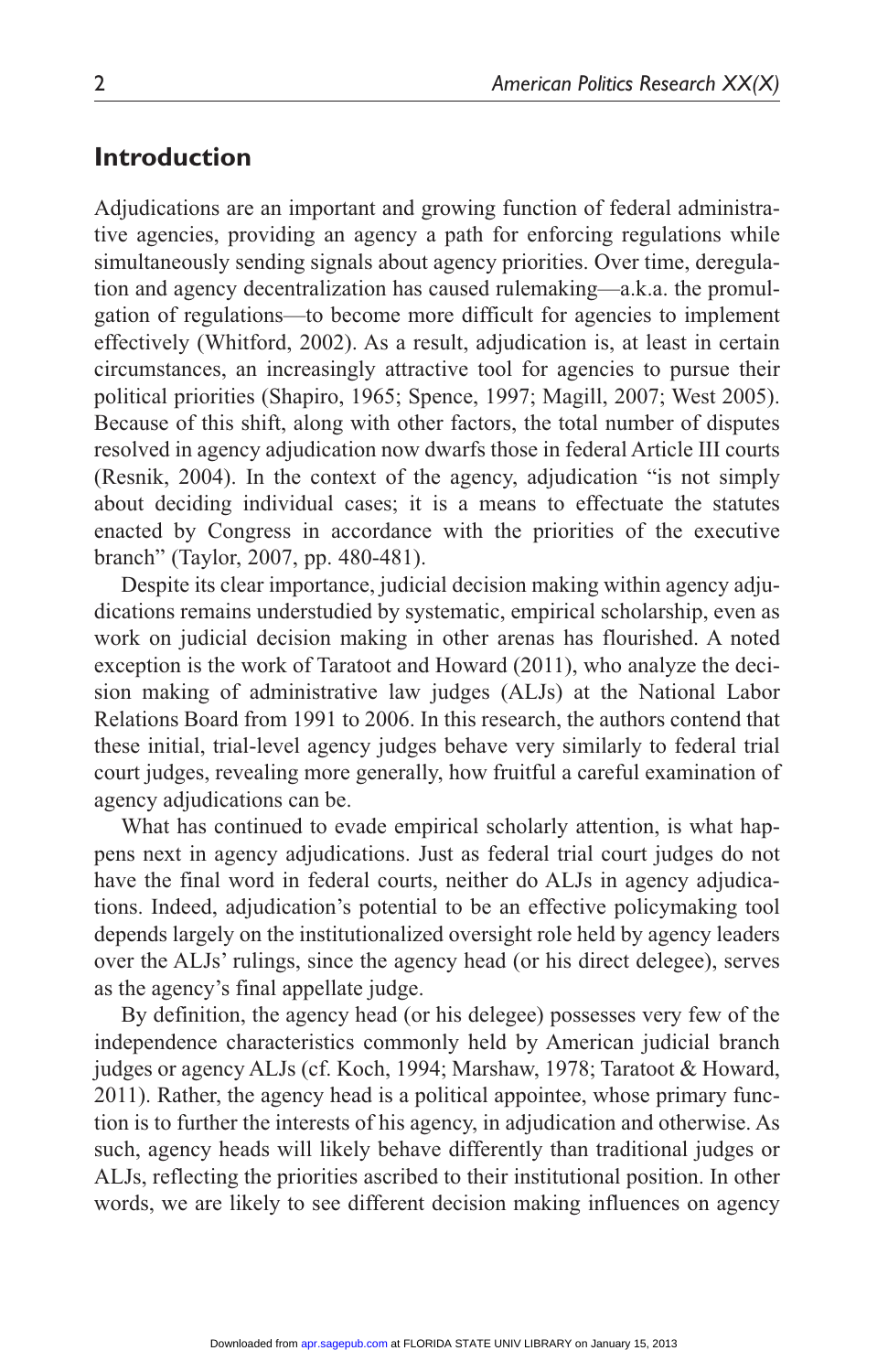heads than we would for traditional judges. In particular, we anticipate agency heads will use their adjudication oversight role to pursue agency priorities and protect the agency's vested political interests.

Employing an original data set of cases decided by the United States Department of Agriculture's adjudication oversight delegee from 1980 to 2006, we provide one of the first systematic empirical explorations of agency head judicial oversight of the agency's initial and independent adjudicative decision maker, the ALJ. Our results indicate that, like many other appellate judges reviewing lower courts, agency leadership will often affirm the ALJs' initial rulings in cases. However, the likelihood of doing so drops sharply if the agency head receives a high-quality and reliable cue from a trusted actor that propels him into action: the appeal of an anti-agency ALJ decision. The strength of this finding reflects both the agency's commitment to using adjudication to advance its interests and the high quality of the information coming from agency-petitioners (quintessential repeat players). We also identify conditional political constraints on adjudication oversight, including asymmetric partisanship between an agency and the contested law and whether the case is being heard during a time of presidential transition. These results have clear implications for the use and reliance of agencies on adjudications as a political tool.

## **ALJs in the Adjudicatory Hierarchy of Federal Administrative Agencies**

Agency adjudications take a variety of forms, including as benefit determinations, licensing proceedings, and enforcement actions (Magill, 2004), and they vary largely depending upon the statutory guidelines for a particular agency. In most enforcement-type proceedings, agencies are the adjudication initiators and they exercise substantial discretion in deciding when and against whom to bring adjudicative actions, a well documented phenomenon within the Department of Justice (Gordon & Huber, 2009; Shermer & Johnson, 2010; Whitford & Yates, 2003).<sup>1</sup> When an agency has the choice of when and against whom to initiate judicial proceedings, it can be purposeful and strategic in using this process to advance the political interests of the organization and pursue the goals of the current presidential administration.<sup>2</sup>

The features of formal adjudications mirror many of the requirements of traditional trial court litigation, such as the separation of prosecutorial and adjudicatory functions and prohibitions on ex parte contacts between the parties and the decision maker (Magill, 2004). The presiding ALJ also functions much like a trial judge (Mayer, 2006). Through the nature by which ALJs are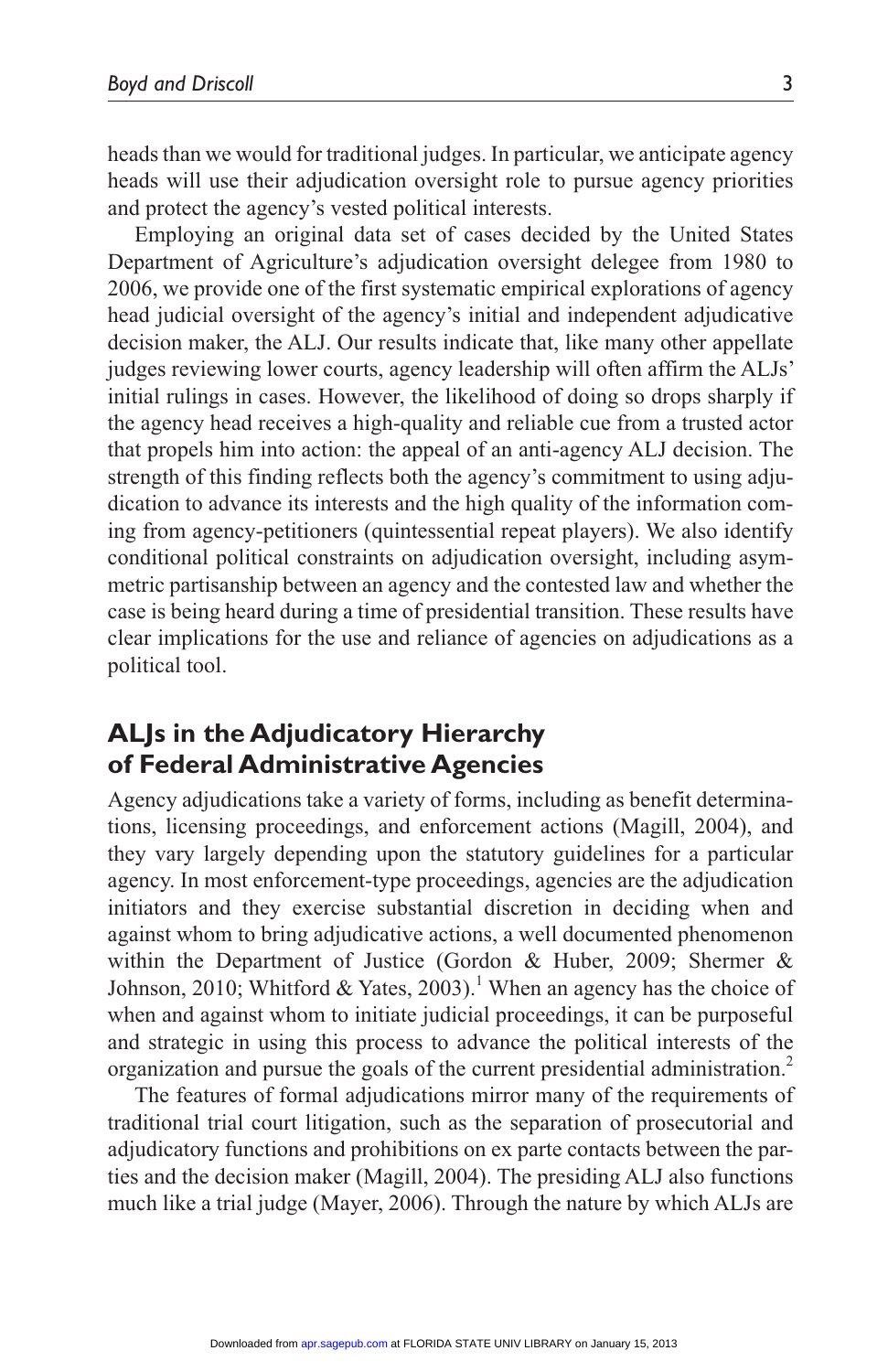hired, evaluated, and protected from undue reprisals, ALJs are afforded a great deal of institutional insulation and independence from agency pressure. The rationale for these safeguards comes from a desire to foster hearings where decisions are based in fairness, impartiality, and independence in the administrative procedural process (Opinion of the Attorney General, 1951; Wolfe, 2002).

How these structural protections translate into ALJ decision making has been a highly debated topic among scholars and policymakers over the last 40 years. Some scholars are suspicious of ALJ independence, arguing that despite the institutional independence protections, she remains a "curious mixture of autonomy and subservience" (Wertkin, 2002, p. 390). Undeniably, the ALJ is "under the administrative direction and control of his employing agency" (Wolfe, 2002, p. 225) and is meant to be impartial but not independent (Moliterno, 2006). On the other hand, some of the most systematic empirical work to date suggests that ALJ independence and autonomy rivals that of a constitutionally protected Article III federal judge (e.g., Guthrie, Rachlinski, & Wistrich, 2009; Koch, 1997; Mashaw, Goodman, Schwartz, & Verkuil, 1978; Taratoot, 2008; Taratoot & Howard, 2011). For these scholars, when ALJs preside, "the outcome of cases depends more on who decides the case than on what the facts are" (Mashaw et al., 1978, p. 99).

## **Adjudication Oversight**

## *Agency Heads, Independence, and Reliable Oversight Information*

Despite any lingering uncertainty regarding the ALJ decision making environment, one thing is indisputable: ALJs do not have the last word in the agency adjudication hierarchy. The actors in executive branch agencies that do—agency heads or their direct delegees<sup>3</sup> (APA  $\S$  557(b))—have received surprisingly little attention in this independence debate. This is especially true when it comes to an empirical examination of the possible political consequences of agency head judicial oversight.

For both political and procedural reasons, agency heads should be expected to lack decisional independence and impartiality in their adjudication oversight role. Agency heads are, by definition, political appointees. These officials are selected by the president, and while they must be confirmed by the Senate, the power to remove them rests solely with the president (McCarty, 2004; Whitford & Yates, 2003). For cabinet-level executive branch agencies, like the USDA, an agency head is a short term appointee who serves at the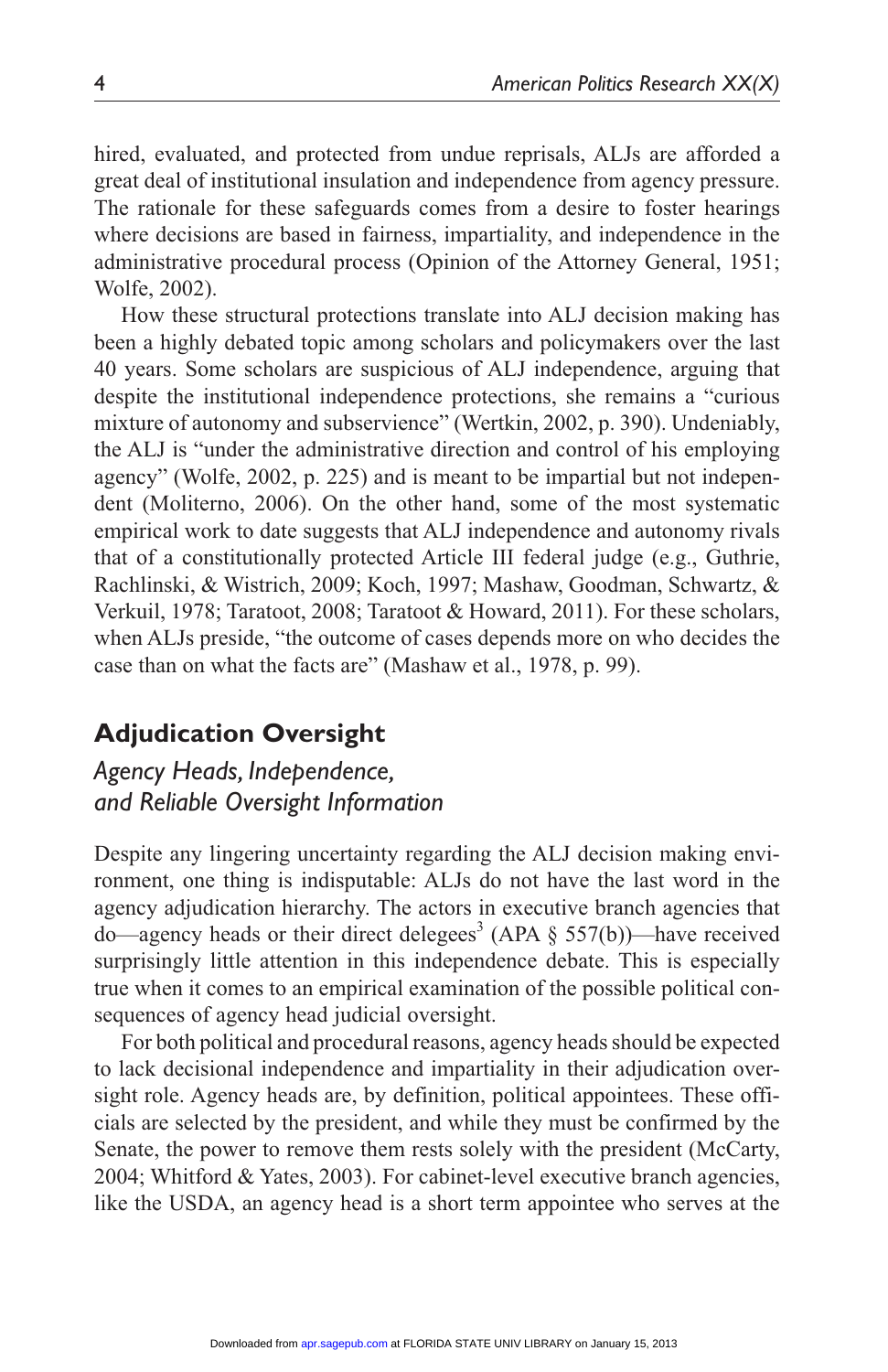pleasure of the president and will, at least in theory, use all of the agency tools at his disposal to promote said president's agenda. The necessity for this is simple: "the modern president is also the chief administrator of national agencies; his powers include appointments, budget review, and agency reorganization" (Whitford & Yates, 2003, p. 997). As such, there is little doubt that the cabinet appointee's primary task is to advance the interests of the president through the agency as effectively as possible, using regulations, policy statements and adjudication, among other things.

Empirical research on agency behavior suggests that agency heads view themselves as political actors and use their leadership position to shape agency policy. In his assessment of EPA enforcement activities, Wood (1988) finds that agency heads use their position to control the level of enforcement activities, which is driven by their own preferences and changes in the larger political environment. This finding is further substantiated by Wood and Waterman (1991), who show that leadership regimes exert an appreciable effect on levels of bureaucratic oversight and enforcement. In other words, change in agency leadership is the strongest predictor of regulatory zeal.

In addition, unlike ALJs, agency heads serving in an adjudication oversight role are not subject to statutory procedural requirements which mandate a separation of investigation, prosecutorial, and adjudication functions (Bush & Knutson, 2004). This means that legislators anticipate that agency heads will review statutorily impartial ALJ decisions and will approach their adjudication oversight power with political partiality toward the agency's interests the very same bias that led the agency to investigate and prosecute the action to begin with. In justifying this departure from the carefully crafted independence checks on ALJs, Pierce (2010, p. 889) notes as follows:

Congress' decision to allow an agency head to control all three functions represents a tradeoff between the goal of minimizing the risk of potential conflicts of interest attributable to an agency head's multiple roles and the goal of creating an efficient decisionmaking structure. The Supreme Court has consistently acquiesced in the balance Congress struck in the APA.

However, agency heads serving in an adjudication oversight role are burdened by limited time, resources, and information. These factors combine to make it impractical, if not impossible, to single-mindedly focus on achieving their agency-political goals via adjudication. Lacking docket control to filter out frivolous or routine cases,<sup>4</sup> agency appellate caseloads are often quite large. This is particularly true given that there is a single agency official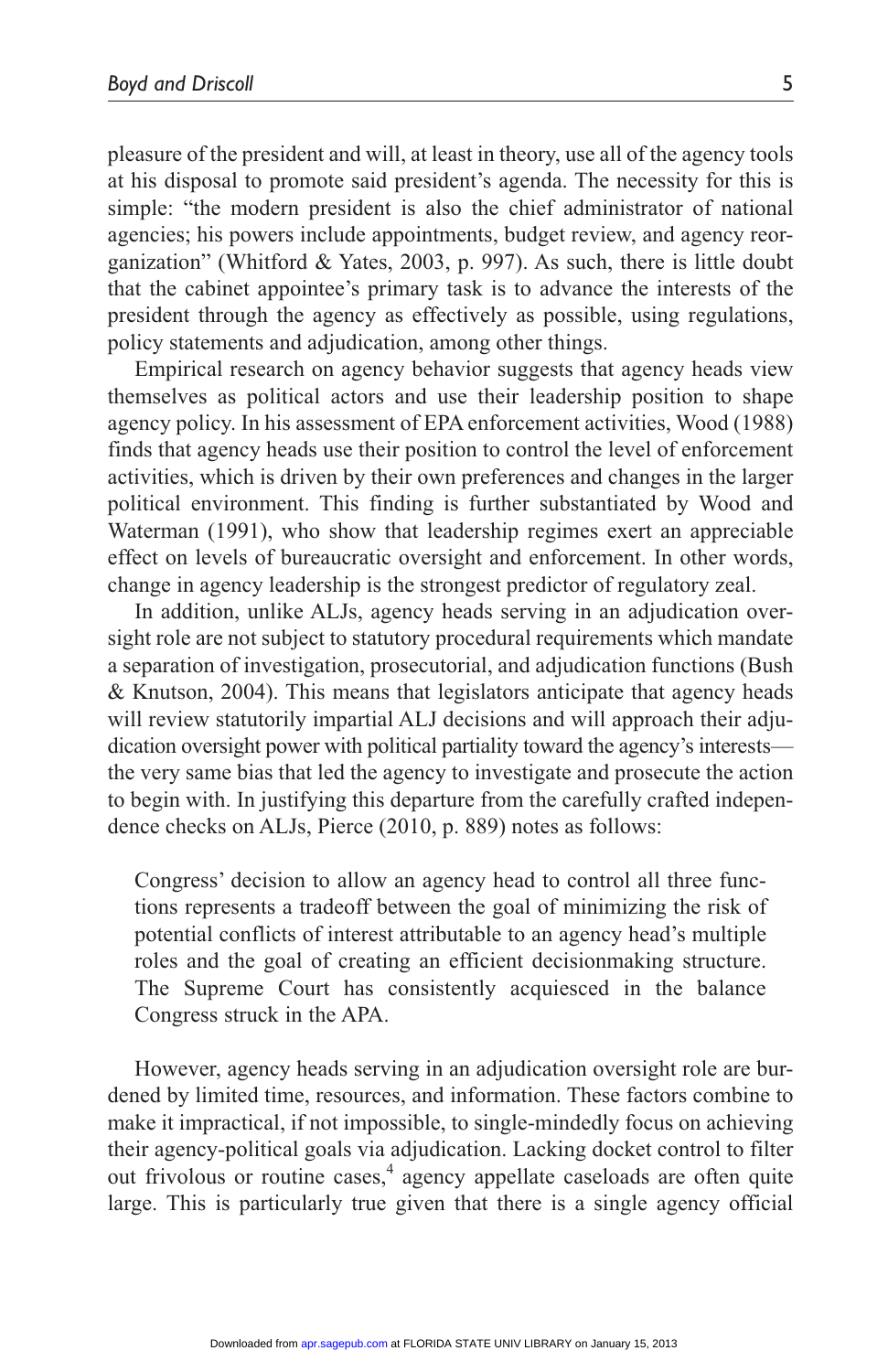hearing the appeals, an actor who is also tasked with agency responsibilities beyond adjudication oversight. This is likely compounded further by the undoubtedly high level of pressure on agency heads to quickly process appeals in a way that does not exist for ALJs or Article III judges. In addition to any due process considerations, agency officials viewing adjudication will likely have self-interested reasons for reaching expedient final resolutions, even at the expense of polished and well-researched opinions.<sup>5</sup>

In practice, much of agency heads' appellate review process is cursory in nature (Bernstein, 1954; Magill, 2004). In similar appellate court institutional hierarchies, high numbers of affirmances of lower court decisions result, many of which are summary affirmances. In the federal courts of appeals, for example, the overall reversal rate sits below 20% (Davis & Songer, 1989). The explanation for this is easy: affirming lower court decisions is simply easier than investing the time, energy and resources necessary to reverse a lower court's decision. For agency oversight officials, defaulting to affirmance is the pragmatic solution. And, as a result, reversals should be rare and purposefully sought.

However, given that adjudication is a viable means to pursue and advance political goals of an agency, the agency head still needs a way to reconcile his limited time and resources with his broader agenda. To do this, we expect the agency head to rely on high value information from a trusted and skilled source that holds similar goals (Bailey, Kamoie, & Maltzman, 2005; Gailmard & Patty, 2011; McCubbins & Schwartz, 1984; McGuire, 1998). In the case of agency heads, this is likely to come in two complementary forms: an ALJ decision that rules against the agency and the decision of the agencyemployed counsel to appeal that decision to the agency head. Agency head adjudication oversight exists to "maintain control over policy development and application," not necessarily to review or 'correct' every possible ALJ mistake (Gifford, 1991, p. 980). Therefore, both of these events are easy to identify and, when present, provide exceedingly valuable guidance for an agency head looking to exercise the time-consuming task of reversing ALJ decisions in a limited but strategic fashion.

In most agency adjudications, the agency is a party in the case and is represented by agency-employed attorneys. If those actors lose in their ALJ hearing and choose to appeal, they will then be appealing directly to their agency leadership, asking to have the decision below reversed. These agency attorneys are quintessential repeat players in the agency litigation game (Bailey et al., 2005; Galanter, 1974; McGuire, 1998). Like other repeat players, agency attorneys have regular, frequent interactions with agency judges (including the agency head) and have a vested interest in developing good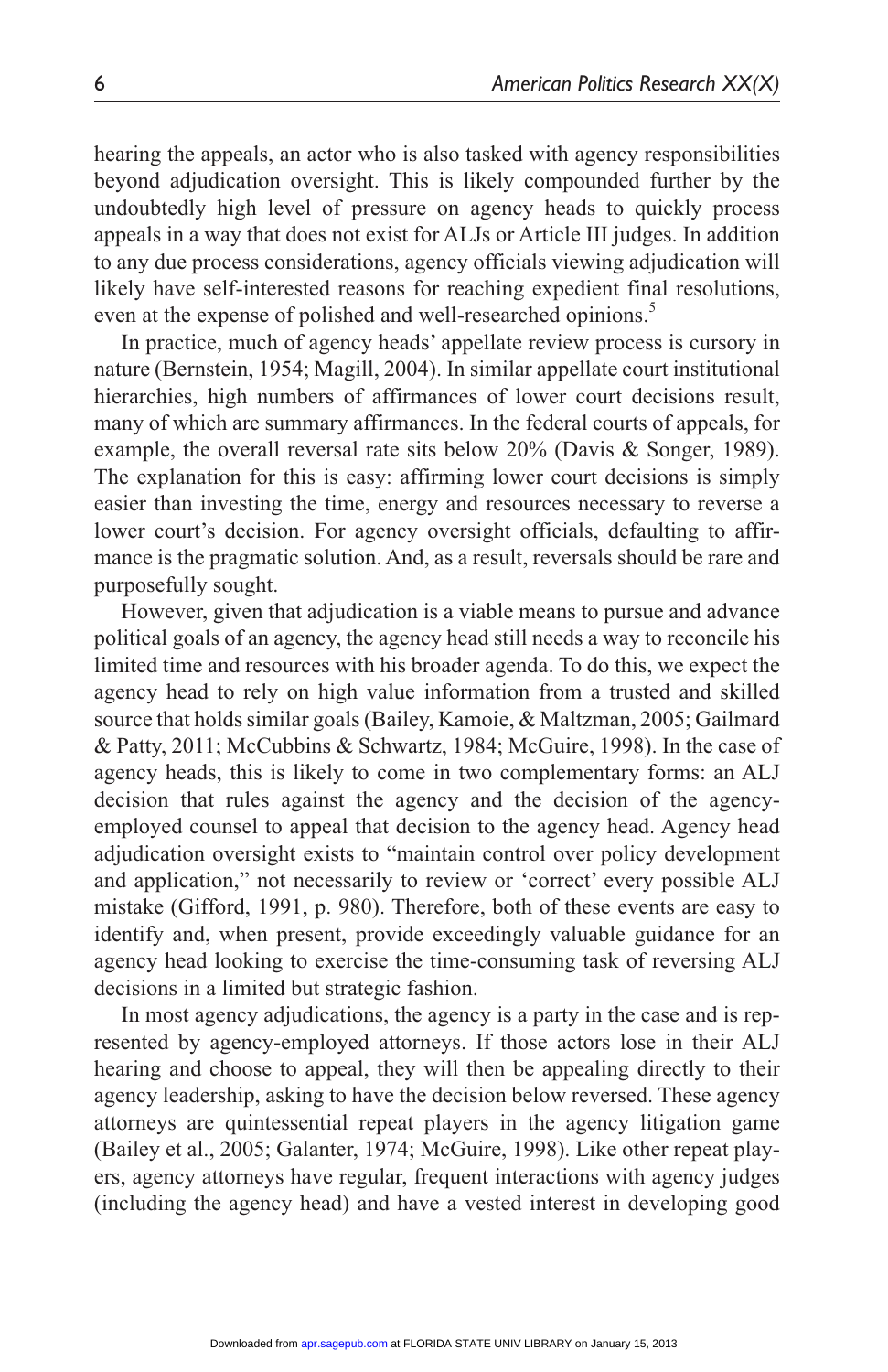long-term reputations. For these attorneys, this means not only presenting well-researched and credible arguments in their briefs and oral arguments, but also carefully filtering their cases when determining if and when to seek further review at all (e.g., Galanter, 1974; Johnston & Waldfogel, 2002; McGuire, 1998; Songer & Sheehan, 1992). In other words, these agency insiders will not bother to file a petition they do not think the agency head would plausibly or even likely reverse, and they are good at making this determination. This type of calculated and intelligent decision making is not likely to be present for typical one-shot litigants that participate in agency adjudications.

Agency attorneys' appeals decisions are also likely to be viewed as reliably pro-agency. This is an advantage that many repeat players do not hold. When it is missing, it can influence a repeat player's effectiveness. In the context of their study of Supreme Court justices' agreement with the Solicitor General's *amicus* position, Bailey et al. (2005, p. 83) argue that "All justices may be receptive to cues sent from the solicitor general, but justices are especially receptive to such cues . . .when they are ideologically close to the president and S.G." Unlike most other repeat players in litigation, agency attorneys are likely to be viewed as *consistently* and *reliably* holding policy goals that align with the appellate body that they are petitioning—that is, the attorneys' employer, the agency.<sup>6</sup> Because of this structure and where the agency attorneys' incentives rest, therefore, the agency head should believe that the information coming from them via their decision to appeal an anti-agency ALJ decision is dependable for gauging when taking action—that is, reversing the ALJ—is in the agency's interest.

As previous quantitative research has indicated in other contexts, where courts and judges do not frequently reverse original decisions on appeal, the receipt of a repeat player's input can lead to a dramatic shift in behavior away from judicial oversight inactivity. In Table 1, we further explore this effect from previous studies at both the U.S. courts of appeals and the Supreme Court. In the courts of appeals, the intermediate appellate courts in the federal system, judges lack docket control and are greatly predisposed to affirm the lower court decisions appealed to them. According to Songer and Sheehan (1992), the presence of a strong cue—e.g., an appeal initiated by a federal government repeat player—makes the likelihood of reversal jump to 0.87. In the U.S. Supreme Court's discretionary agenda setting process, justices (and their clerks) review petitions for certiorari. While the modern Supreme Court grants review to only approximately 1% of petitions, as Caldeira and Wright (1988) confirm, the presence of key cues can greatly improve a petition's likelihood of moving to the merits stage at the Court.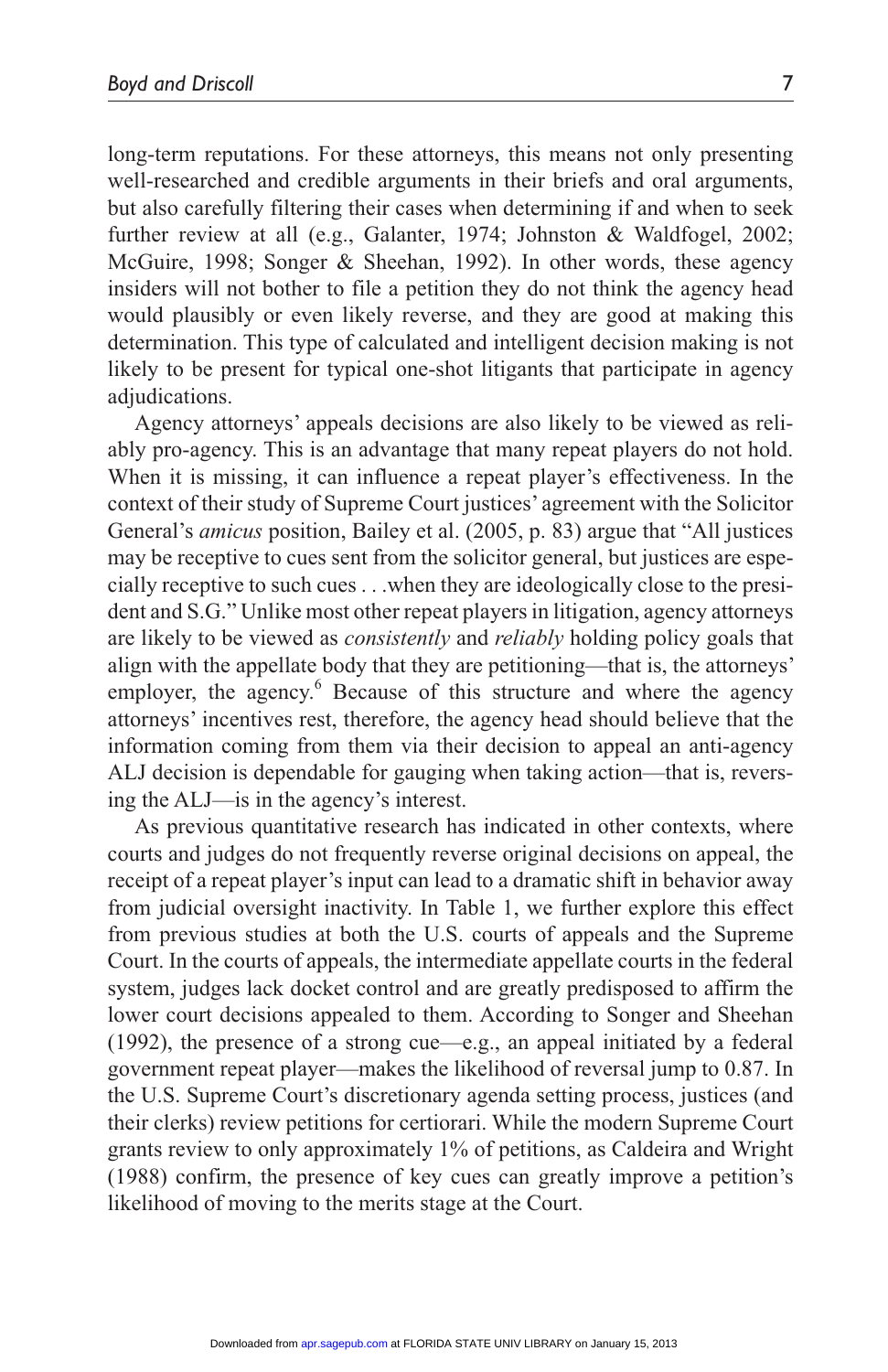| Institution (study)                                       | Probability<br>of:          | <b>Baseline</b><br>probability | Cue                                                   | Probability<br>given cue |
|-----------------------------------------------------------|-----------------------------|--------------------------------|-------------------------------------------------------|--------------------------|
| U.S. Courts of<br>Appeals (Songer &<br>Sheehan, 1992)     | Reversing<br>lower<br>court | 0.34                           | U.S. government<br>appeals                            | 0.87                     |
| U.S. Supreme<br>Court (Caldeira &<br><b>Wright, 1988)</b> | Granting<br>certiorari      | 0.01                           | SG supports cert                                      | 0.37                     |
|                                                           |                             | 0.01                           | SG & two or three<br>amicus briefs<br>supporting cert | 0.96                     |

|  |  |  |  | Table 1. Repeat Players' Effect on Other Courts |  |  |
|--|--|--|--|-------------------------------------------------|--|--|
|--|--|--|--|-------------------------------------------------|--|--|

Note: The table displays the probabilities of appellate courts moving from inactive to active review stances in their oversight roles based on the results of two key studies. The table includes Songer and Sheehan's (1992) Table 9 estimated probabilities for published decisions, where the baseline case is one appealed by a regular (non-underdog) individual. The table also provides estimated probabilities from Caldeira and Wright's (1988) Table 2, where the baseline petition has no conflict, no Solicitor General participation, and 0 or 1 amicus briefs supporting certiorari.

In the case of administrative agency oversight, we have every reason to expect a similar story and comparable magnitude of effects. In his capacity as a petitioner, an agency attorney's appeal will likely to be viewed as highquality and credible information about an ALJ decision that merits close review and poses a threat to the agency's long-term policy interests. This combination—an anti-agency ALJ decision and a filtered appeal brought by a credible agency petitioner—should serve as the impetus for moving an agency head into action to protect his agency's interests through adjudication oversight, thus moving him from being firmly "affirm-minded" and greatly increasing his likelihood of ALJ decision reversal. We formalize this expectation in Hypothesis 1:

*Hypothesis 1*: The agency head's likelihood of reversing an ALJ's decision will increase when the ALJ issues an anti-agency decision and the agency petitions for review.

## *Conditional Political Constraints on Agency Head Oversight*

Beyond the repeat player information that comes from an agency-employed petitioner, an agency's political environment, combined with timing and the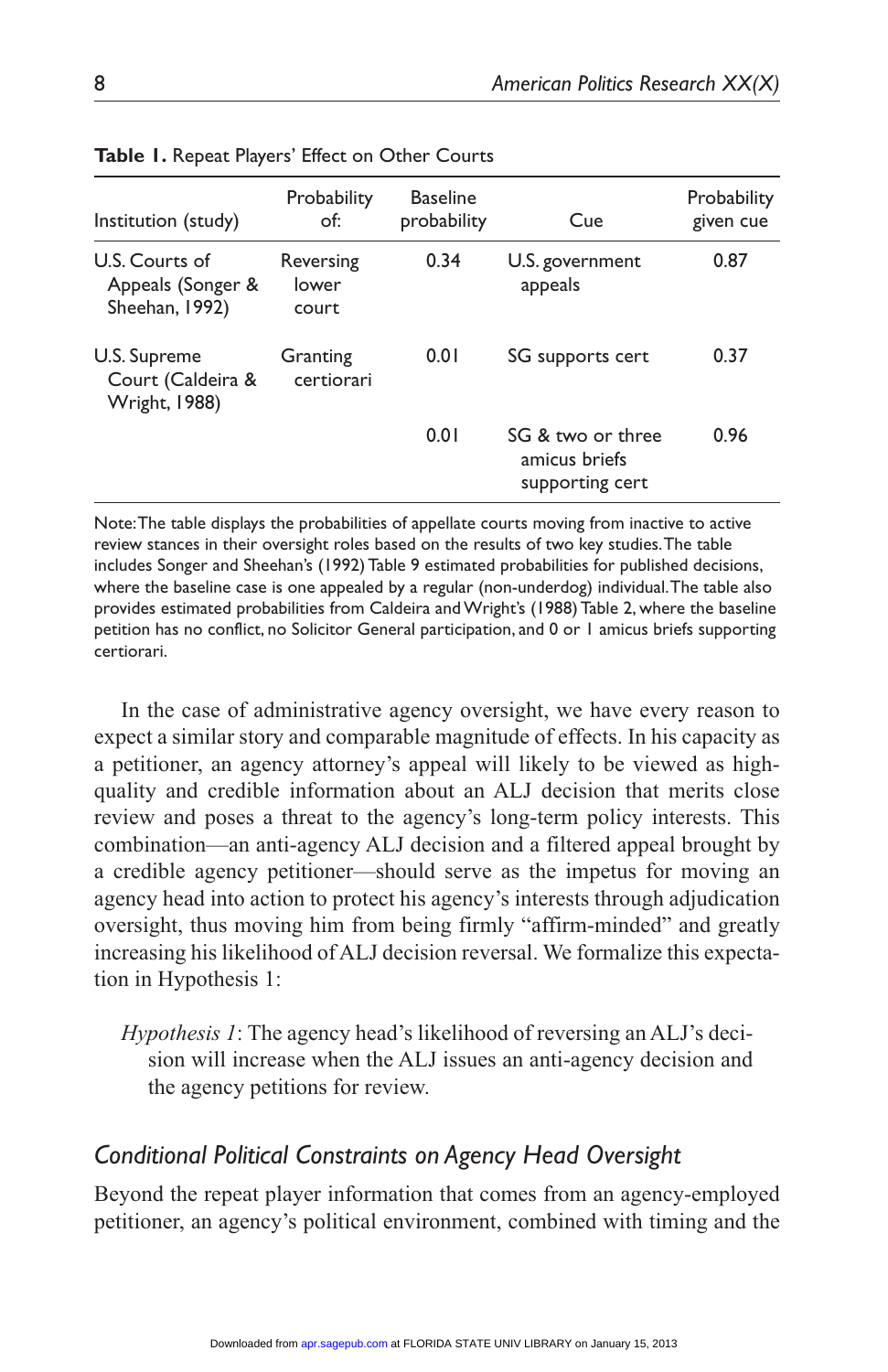specifics of the case in front of them, may operate directly to increase an agency head's motivation to reverse an ALJ's decision. We therefore consider the role that three conditional political factors—distance between a litigated law and the agency, the transition to a new presidential administration, and divided government—have on agency head adjudicatory oversight.

When serving in their adjudication role, savvy agency heads will likely take the dynamic nature of politics and legislation into account (Ferejohn & Shipan, 1990; McCubbins, Noll, & Weingast, 1987; Shepsle & Weingast, 1987; Shipan, 2004). In particular, when considering the efficacy of reversing an ALJ's decision, the agency head may consider the agency-related legislation under which the adjudication is being litigated. If that act was passed by a Congress with preferences that are consistent with the current agency, then carefully examining the ALJ's decision for reversal becomes less attractive. If the act was passed by a Congress that was ideologically dissimilar from the current agency, the agency head may take a much closer look at an appeal, to assess the possibility that by reversing the decision, the current president's political agenda might be advanced.<sup>7</sup> In other words, when the contested legislation was passed by an ideologically dissimilar Congress, the chances of reversal will increase.

As we note above, cabinet-level executive branch agency heads are selected by the president and serve at his pleasure. While this political design is central to the agency head's motivation to further the agency's interests in his decision making, it is not likely to be a constant pressure across time. Rather, the strength and clarity of a president's message regarding his agenda for agencies is probably conditional on his tenure in office. In particular, during the early stages of a new president's administration, he is still formulating his policies, clarifying priorities and appointing the members of his cabinet, and communicating his goals to these newly installed agency officials.

During this period, executive branch agencies will also be in transition and many key appointed agency positions will be vacant (O'Connell, 2009). As such, agency policymaking in all areas is likely to slow down and be less directed toward driving a political agenda. For adjudication appeals, there will tend to be more affirmances during this time, since the signs of when to reverse (and the political gains from doing so) will be much less clear. After this period of transition ends, though, the president's policy goals and direction for the agency will be more established and, as such, the likelihood of agency heads reversing ALJ decisions should also be higher.

While the president and Congress have a variety of ways to control and influence agency actions, the effectiveness of these actors is complicated by the uncertainties inherent in delegation, responsiveness, and agency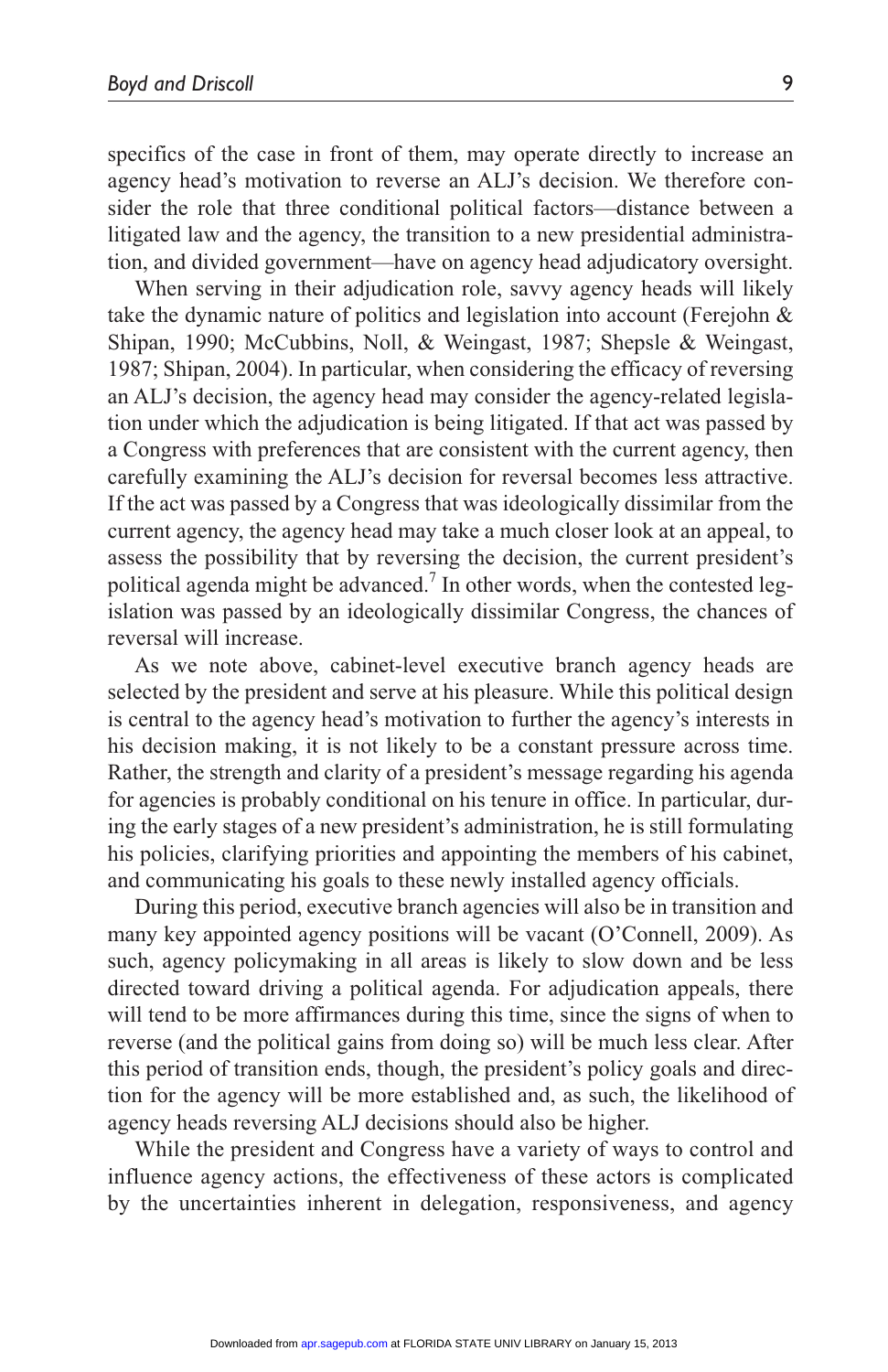activism present during times of divided government (e.g., Epstein & O'Halloran, 1996; Shipan, 2004). Agencies desiring to be faithful servants may have difficulties determining how to comply when faced with multiple principals with "uncoordinated and often conflicting demands, requirements, and incentives" (Moe, 1984, p. 768). Whitford (2005) describes the situation as a tug-of-war between multiple political actors, all of whom seek control.

The "possibility that principals will not agree on goals" (Lindquist  $\&$ Haire, 2006, p. 237) means that great uncertainty remains, something we should expect to be most common during times of divided government (e.g., Shotts and Wiseman 2010), to be most common during times of divided government. Conversely, we should expect that during times of unified government, Congress and the president may exert more control over agencies with relative ease, since their goals and corresponding signals to the agencies should generally be consistent across institutions. Specifically for agency adjudication appeals, we expect that the uncertainties related to divided government should make the agency head less likely to exert the additional work necessary to pursue reversals, while during periods of unified government, the consistency of the political signals that he is receiving should make reversals of ALJ decisions more likely.

Our three conditional political hypotheses follow:

- *Hypothesis 2*: As the ideological or partisanship distance between an agency and the litigated law increases, so too will the likelihood that the agency head will reverse the ALJ's decision.
- *Hypothesis 3*: The agency head will be more likely to reverse an ALJ's decision after the initial transition period into a new presidential administration.
- *Hypothesis 4*: The agency head will be more likely to overturn an ALJ decision during times of unified government than during times of divided government.

## **Data and Variables**

#### *USDA Application*

To empirically examine the use of adjudications to promote executive branch administrative agency goals, we focus on the outcome of intra-agency appeals within the U.S. Department of Agriculture (USDA), one of 15 major agencies housed within the president's cabinet and directly under his control. The USDA is designated with the broad mandate to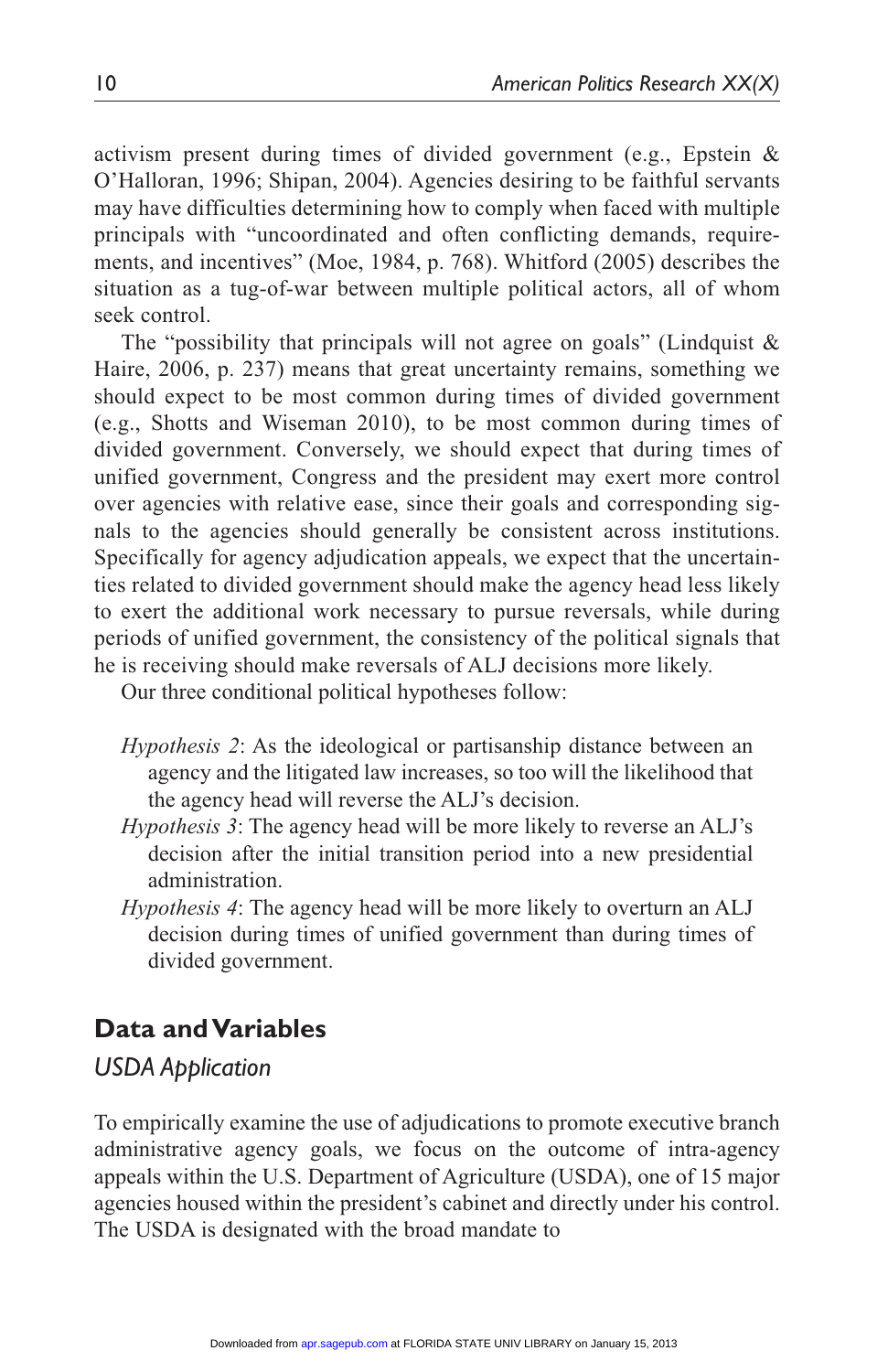[A]cquire and to diffuse among the people of the United States useful information on subjects connected with agriculture, rural development, aquaculture, and human nutrition in the most general and comprehensive sense of those terms and to procure, propagate, and distribute among the people new and valuable seeds and plants. (7 U.S.C.S. § 2201, 2008)

With its structure, actors, and motivations typifying executive branch adjudications, the USDA provides an excellent application for this study.

Within the USDA, ALJs conduct hearings around the country on issues administered by the agency, with 40 of the USDA's statutes providing for APA hearings. These statutes include, for example, the Packers and Stockyards Act (7 U.S.C. § 181), the Perishable Agricultural Commodities Act (7 U.S.C. § 499a), and the Horse Protection Act (15 U.S.C. § 1821). Each permits the USDA to initiate disciplinary hearings against alleged violators of their provisions, with findings of liability (from the ALJ or agency head) resulting in the assessment of civil penalties and/or the revocation of operating licenses. As with other executive branch agencies, USDA rules permit that any party that disagrees with all or part of an ALJ's decision may, within 20 days, appeal that decision to the agency head. This results in a lack of docket control in the USDA's adjudication oversight, such that the appellate caseload will inevitably consist of a mix of frivolous and meritorious claims and tend toward a high affirmance rate.

The USDA's Secretary is selected by the current president (with the consent of the Senate) and, as a purely executive branch official, can be removed by the president alone (*Myers v. United States*, 272 U.S. 52 (1926)). For purposes of the USDA's adjudication oversight role, the Secretary directly delegates all of his statutory oversight authority to a single delegee, the Judicial Officer. As a result, the Judicial Officer's decisions not only serve as the agency's final adjudicatory outcome but are also designed to represent the views of the Secretary for the agency and the current president of the United States. While the statutory guidance on the Judicial Officer position is limited to discussion of the (limited) delegation of the position by the Secretary and the adjudicative areas where the Judicial Officer has authority, previous Judicial Officers have been agency insiders with prior experience implementing agency regulations and serving as USDA litigators.

## *Data and Dependent Variable*

Our data consist of Judicial Officer opinions from USDA disciplinary cases (all of which were initiated by the USDA based on alleged violations of one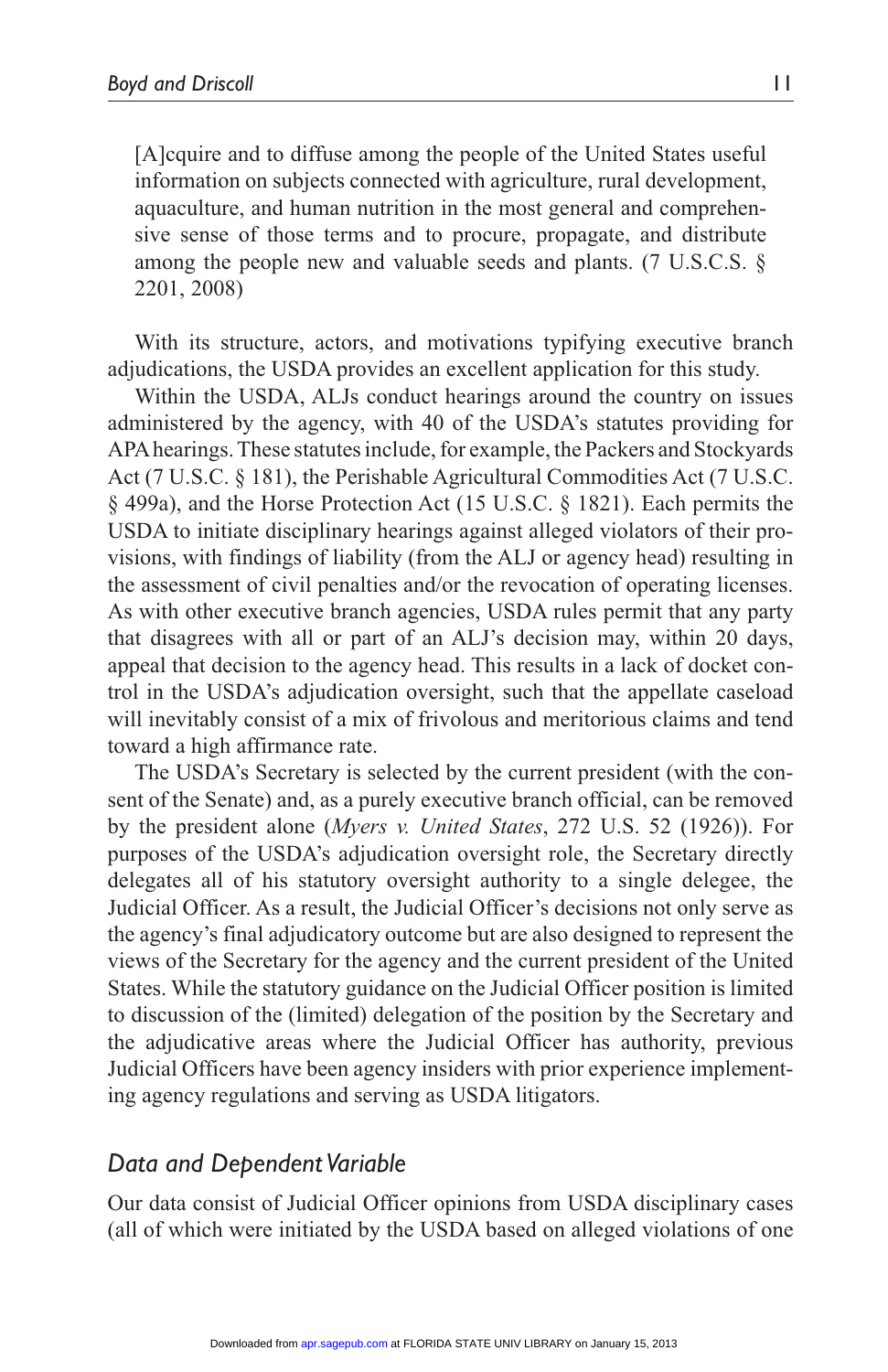of its 40 agency statutes) on appeal from ALJ decisions. We drew a 30% simple random sample of Judicial Officer opinions published in *Agricultural Decisions*, the USDA's official quarterly review publication, from 1980 to 2006.<sup>8</sup> This resulted in a sample of 191 USDA appellate decisions.<sup>9</sup>

As described above, our dependent variable is the Judicial Officer's decision to reverse the initial decision of the ALJ. The coding scheme for this variable is dichotomous, with all reversals receiving a 1 and all affirmances of the original decisions coded as 0. Decisions were coded as reversals if there was any record of disagreement by the Judicial Officer with the ultimate outcome of the ALJ, meaning that vacations and reversals in part were also coded as reversals. Approximately 30% of the cases in our data were overturned by the Judicial Officer.

## *Anti-agency ALJ Decision Variable*

Our key independent variable for testing our first hypothesis is *Anti-Agency ALJ Decision Appealed*, which is measured as 1 when an ALJ's decision finds against the USDA in all or in part. Like most agency adjudications, those adjudications resolved within the USDA include the agency as a party, and it is represented by USDA-employed counsel. We observe 55 instances (29%) of ALJ decisions that are appealed after being anti-agency in nature.

#### *Political Variables*

In terms of political environment, our modeling for Hypotheses 2 to 4 calls for variables relating to the legislation under review, the presidential administration, and the overall political divisiveness of Congress and the White House. We measure *Ideological Distance between Current Agency & Litigated Law* as the absolute difference between the ideological position of the agency and the ideological position of the law when it was originally passed by Congress. Both ideological measures are derived from the DW-NOMINATE scores of the underlying actors (Carroll, Lewis, Lo, Poole, & Rosenthal, 2009), with −1 being the most liberal and 1 being the most conservative. For the agency, since we are focusing on a cabinet-level agency, we rely on the score for the president at the time of the decision. Within our data, this ranges from −0.539 at its most liberal to 0.723 at its most conservative. For the law, of which there are 15 in our data, we take the average of the House and Senate median DW-NOMINATE scores for the year that it was enacted. The scores for this range from −0.194 to 0.36125. The resulting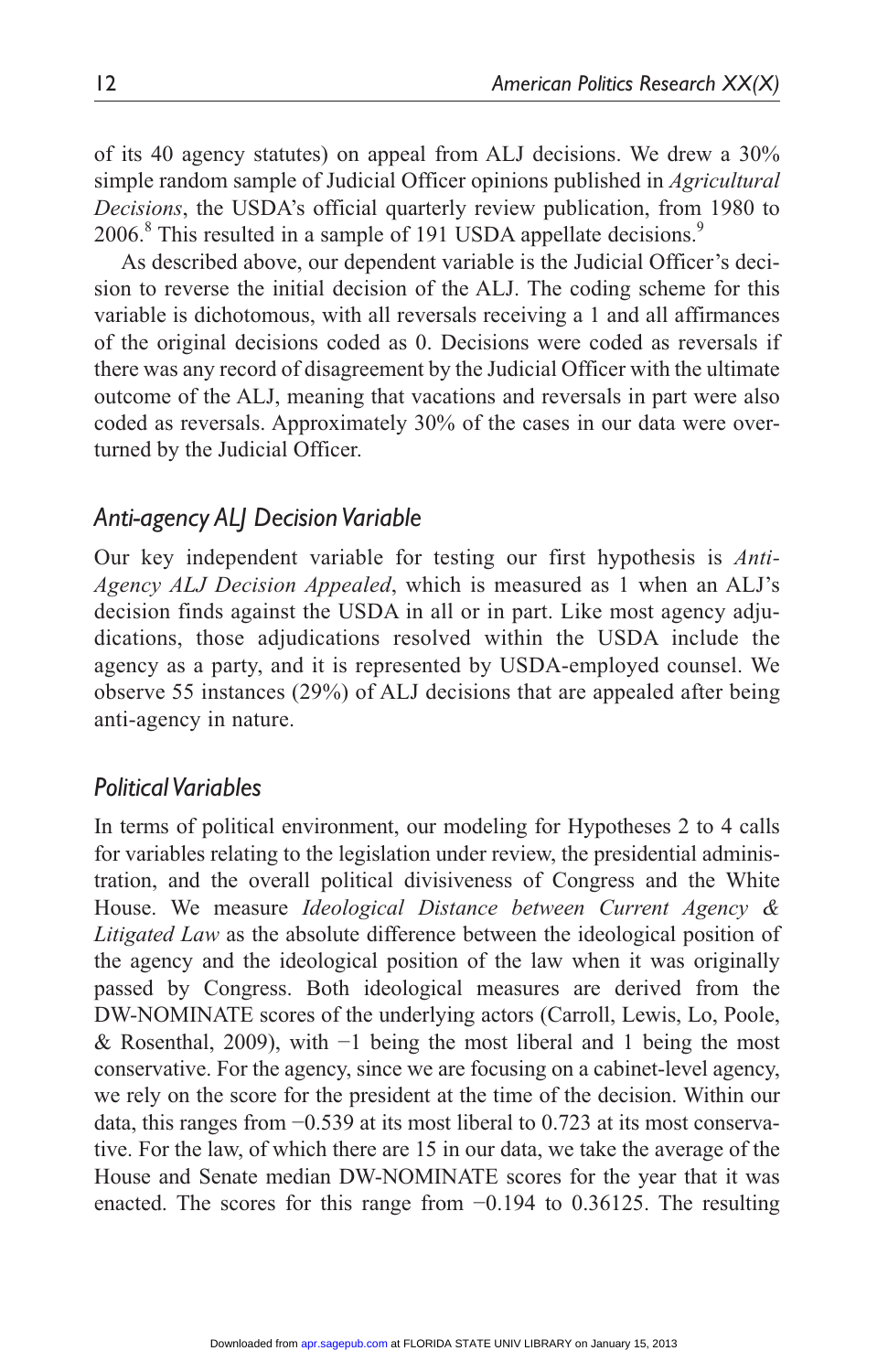absolute differences, which compose *Ideological Distance between Current Agency & Litigated Law*, run from 0.21875 to 0.917.

Ideal point estimates of actors' ideology such as those employed for the measurement of *Ideological Distance between Current Agency & Litigated Law*, are not without criticism, especially when used to compare ideology across legislative chambers, branches of government or over long periods of time (e.g., Ansolabehere, Snyder, & Stewart, 2001; Bailey, 2007). At the heart of the problem are the statistical assumptions necessary to identify ideal point models, which require that either some members' ideology is held constant over time or that the underlying ideological scale does not substantively change over time. Given that our data include cases from a nearly 30-year period with statutes that were enacted in the early 20th century, those assumptions are questionable at best.

To account for this possibility, we devised an alternative measure to gauge divergent preferences between the current agency and the preferences of the Congressional coalition responsible for statute enactment. Specifically, we include *Different Party: Current Agency & Litigated Law*, which we coded based on comparing the party of the current president (at the time of the decision) to the party controlling Congress at the time the bill was enacted. Divided Congresses always resulted in a coding of difference, such that this variable takes the value of 1. Nearly 60% of our observations are coded as having been enacted under a different party than that which controlled the USDA at the time of the Judicial Officer's decision.

The variable *After First Year of New President's Administration* is a dichotomous measure with values of 0 for the first year of a presidential administration and 1 for each year thereafter. Our data contain the emergence of four new presidents (Reagan, 1981, G. H. Bush, 1989, Clinton, 1993, and G. W. Bush, 2001), and approximately 15% of the appellate decisions in our data are decided during this first year of a presidency. *Unified Government* is coded as 1 if both chambers of Congress and the presidency share the same controlling political party. Nearly 24% of our agency appeals were decided during periods of unified government.

### *Control Variables*

Turning now to the control variables, our modeling accounts for the judicial and litigant characteristics that, while not central to the agency head story of focus here, are likely to have an effect on the likelihood that an ALJ's decision will be overturned by the USDA. The first of these has to do with the presence of representation for the non-agency party in a case. If this party is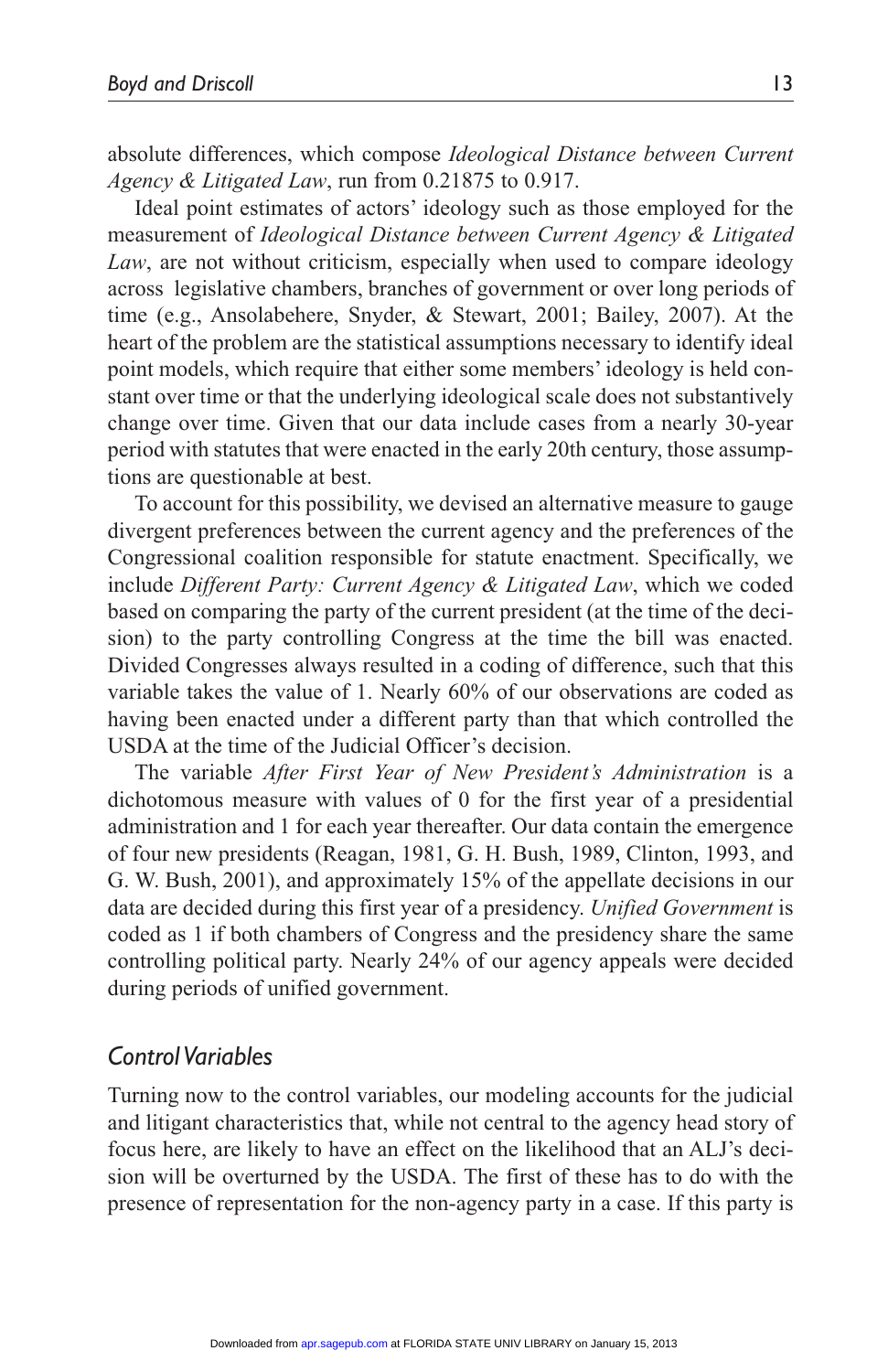not represented by an attorney (i.e., is pro se), we anticipate that his underlying case is weaker, both in practice and in perception (Haire, Lindquist, & Hartley, 1999; Smith, 1999). In these cases, we expect the USDA's Judicial Officer to further limit the time alloted to these (often frivolous) cases, thereby increasing the likelihood of affirmance. 29% of the cases in our data fall into this category.

As we note above, unlike with agency heads and their adjudication oversight delegees (like the Judicial Officer), there are a variety of institutionalized protections in place to keep ALJs isolated from agency pressure in their decision making. Despite an institutionalized independence, the final selection of ALJs is made by the agency, something that may lead to ALJs feeling politically indebted to the administration at the time of their selection, as with many Article III judges (Segal, Epstein, Cameron, & Spaeth, 1995; Segal & Spaeth, 2002).Therefore, to control for this possibility, we include a dichotomous variable, *ALJ Opposite Party*, that measures when the ALJ's selecting president is of a different political party than the president in office at the time of the decision in our data set. If this operates (or is perceived to operate by the Judicial Officer), we would expect a greater chance of reversal of the ALJ's decision when there is a difference in these parties.

By controlling for the length of time served by the ALJ, *Years of ALJ Service*, we explicitly account for any "freshman" effects we might observe, wherein new judges may be more frequently overruled since they are still learning their jobs and gauging the strength of cases and precedent in their area (Hagle, 1993). This may be particularly true with agency adjudications, where the subject matter being litigated is very specialized. Within our data, this variable peaks at 35 years, with a median service time of 10 years. To control for possible tenure-based influences of the Judicial Officer and/or his delegator the USDA agency head (with increased tenure leading to a higher propensity to reverse [for Judicial Officers] or encourage reversal [for agency heads]), we include controls for the *Years of Judicial Officer Service* and the *Years of USDA Secretary Service*. The median term of service for Judicial Officers in our data is 15 years, with a median tenure of 1 year for agency heads.

Finally, we control for *Litigated Law Age*, which measures the number of years (from the current case) since the underlying litigated law was passed. As that number increases, we expect fewer reversals. While longer standing acts have historical and institutional importance to the agency, their interpretation and enforcement through adjudication is more likely to be uniform and routine as time passes. This may result in fewer instances where the Judicial Officer needs to reverse the ALJ. Table 2 provides a descriptive summary of all our explanatory and control variables.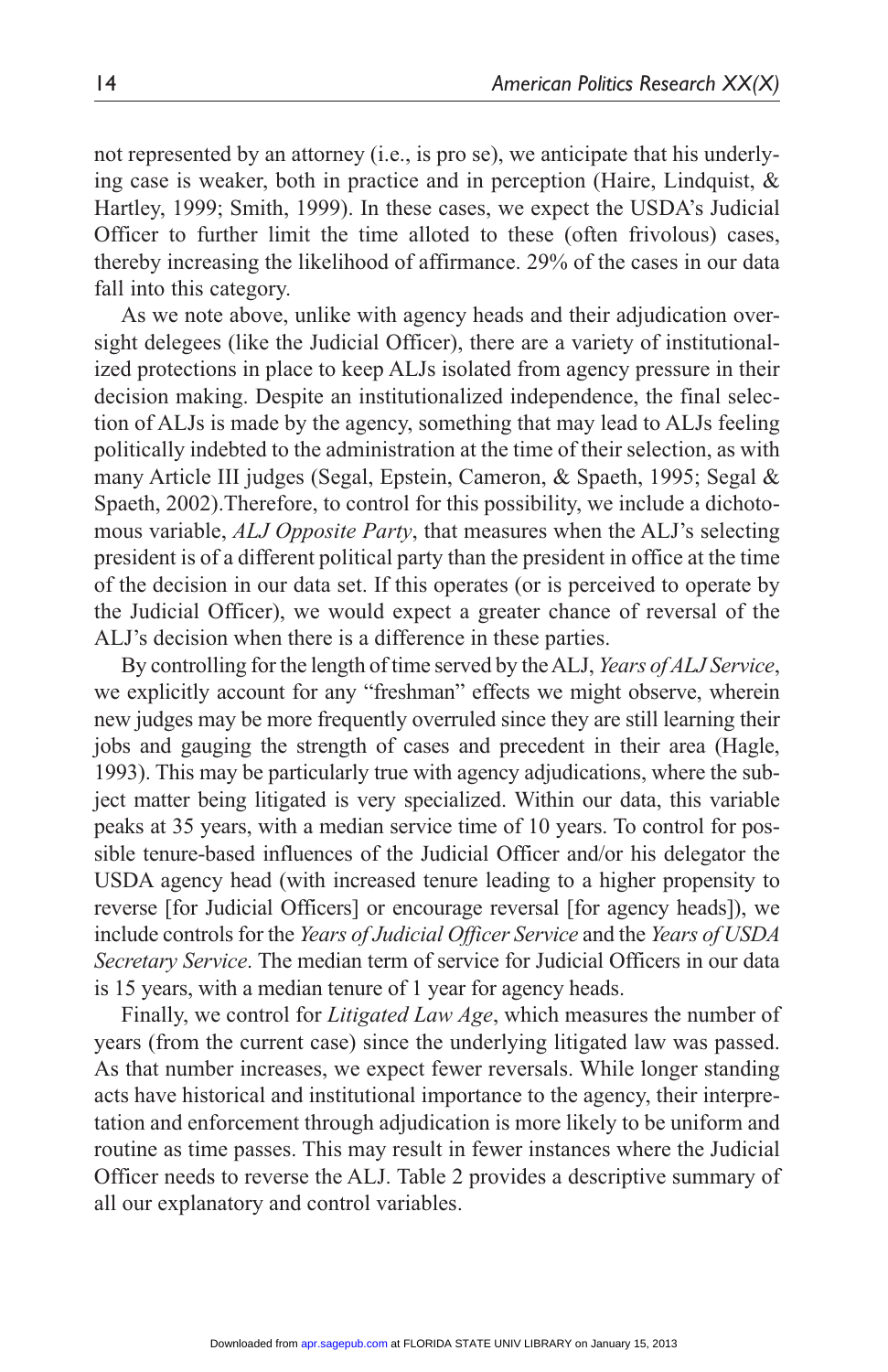| Variable                                                | Mean  | SD    | Min.     | Max. |
|---------------------------------------------------------|-------|-------|----------|------|
| Anti-agency ALJ decision                                | 0.29  | 0.45  | $\Omega$ |      |
| Ideological distance: Current agency<br>& litigated law | 0.60  | 0.21  | 0.22     | 0.92 |
| Different party: Current agency &<br>litigated law      | 0.58  | 0.50  | 0        |      |
| After first year of president's<br>administration       | 0.85  | 0.36  | 0        |      |
| Unified government                                      | 0.24  | 0.43  | ŋ        |      |
| Pro se litigant                                         | 0.29  | 0.46  | Ω        |      |
| ALI opposite party                                      | 0.37  | 0.48  | Ω        |      |
| Years of ALJ service                                    | 10.78 | 8.31  | Ω        | 35   |
| Years of judicial officer service                       | 14.12 | 7.50  | ი        | 25   |
| Years of USDA secretary service                         | 1.33  | 1.30  | ŋ        | 5    |
| Litigated law age (Years)                               | 52.03 | 22.26 | 4        | 89   |

**Table 2.** Summary Statistics for Key Explanatory Variables

## **Results**

To test our hypotheses, we estimate a logistic regression of whether the USDA Judicial Officer reverses the ALJ's decision in a case. To account for the two measurements used to test Hypothesis 2, we estimate this model twice. Model 1 includes *Ideological Distance: Current Agency & Litigated Law,* while Model 2 employs the alternative measure, *Different Party: Current Agency & Litigated Law*. The results from these estimations are reported in Table 3. The constants' negative signs and significance indicates that, as expected, when all of the independent variables are held at 0, the likelihood of an ALJ's decision being reversed is very low. More generally, with high percent reductions in error, the overall models perform well in predicting this dependent variable.

Our key hypothesis, Hypothesis 1, turns on the agency head or his delegee being propelled into action by the presence of high quality information from a reliable repeat player: an agency attorney choosing to appeal an ALJ decision that stands in opposition to the interests of the agency. Adjudication or not, the agency head's function is to advance the political agenda of the president and corresponding agency. Therefore, we expected that when the ALJ decides in opposition to this, that is, issues a decision in favor of the nonagency party and against the USDA, the likelihood of the ALJ's decision being overturned in favor of a proagency outcome should be substantial.<sup>10</sup>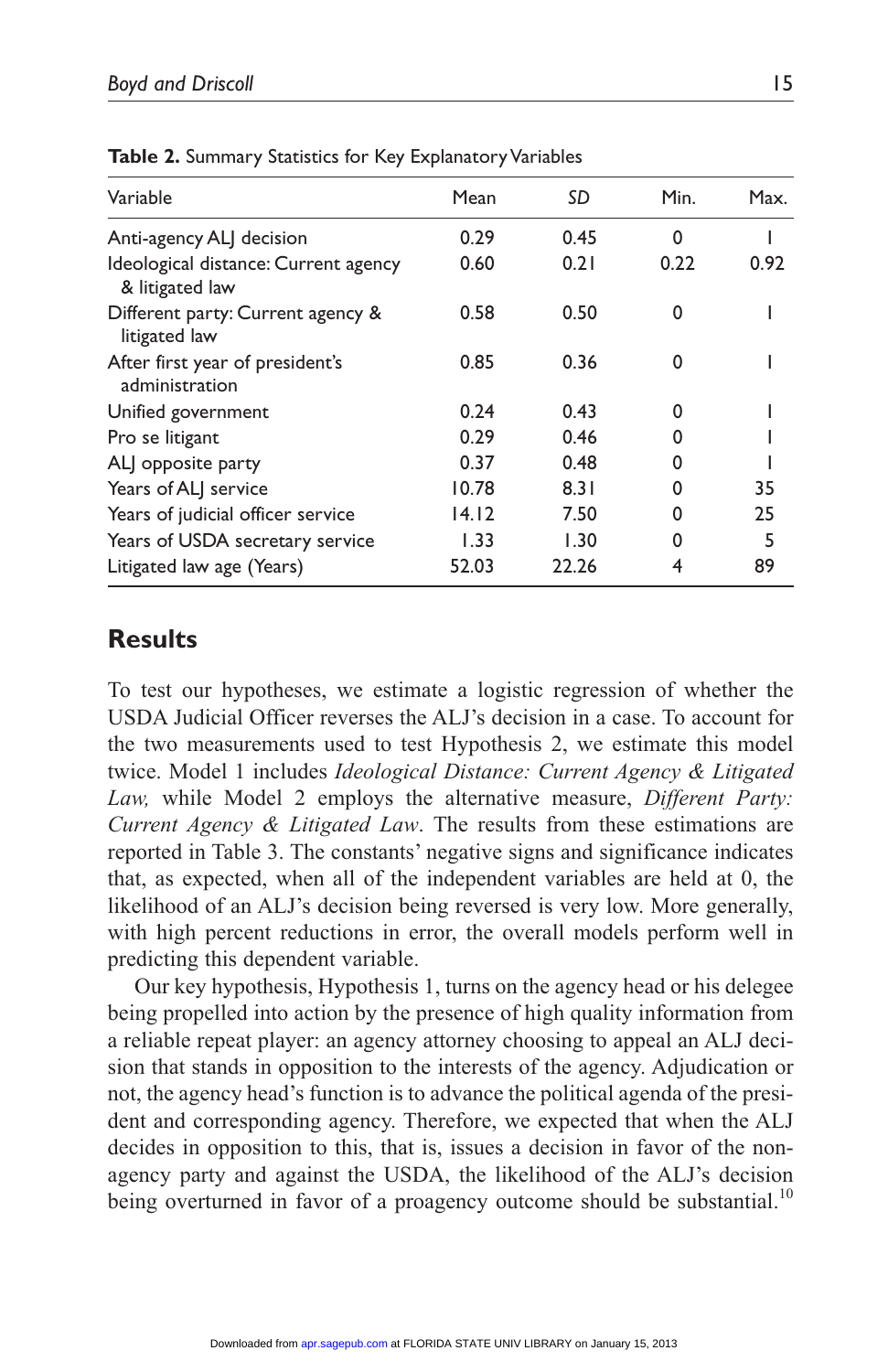|                                                         | Model I    |            | Model 2    |            |
|---------------------------------------------------------|------------|------------|------------|------------|
|                                                         | Estimate   | <b>RSE</b> | Estimate   | <b>RSE</b> |
| Anti-agency ALJ decision                                | 5.804**    | (0.07)     | $5.685**$  | (0.22)     |
| Ideological distance: Current<br>agency & litigated law | 2.434      | (1.91)     | n/a        |            |
| Different party: Current agency &<br>litigated law      | n/a        |            | $0.811**$  | (0.06)     |
| After first year of new president's<br>administration   | $1.905**$  | (0.67)     | $1.981**$  | (0.57)     |
| <b>Unified Government</b>                               | 0.511      | (0.90)     | 0.777      | (0.67)     |
| Pro se litigant                                         | $-2.500**$ | (0.15)     | $-2.541**$ | (0.06)     |
| ALJ opposite party                                      | $-0.745$   | (1.18)     | $-0.869$   | (0.80)     |
| Years of ALJ service                                    | 0.007      | (0.03)     | 0.007      | (0.02)     |
| Years of judicial officer service                       | $-0.033**$ | (0.02)     | $-0.037**$ | (0.02)     |
| Years of USDA secretary service                         | 0.023      | (0.26)     | 0.045      | (0.30)     |
| Litigated law age                                       | 0.014      | (0.03)     | 0.012      | (0.03)     |
| Constant                                                | $-6.299**$ | (1.36)     | $-5.169**$ | (0.19)     |
| Log Likelihood                                          | $-43.275$  |            | $-43.609$  |            |
| Observations                                            | 9          |            | 9          |            |
| Percent reduction in error                              | 67.3%      |            | 69.23%     |            |

**Table 3.** Logistic Regressions of Whether the USDA's Judicial Officer Reverses an ALJ's Decision During Agency Adjudication Appeals

Note: Standard errors are robust (RSE) and are clustered on the Judicial Officer deciding the appeal. Data are from USDA agency adjudications from 1980 to 2006, as collected by the authors from the volumes of *Agricultural Decisions*.

\*denotes statistical significance at the .10 level and \*\*at the .05 level.

Table 3 indicates a positive and significant effect for *Anti-Agency ALJ Decision Appealed*, as predicted. To further examine the size of this effect, we plot the predicted probabilities related to this variable (based on Model 1's estimation) in Figure 1.

This further graphical examination is quite revealing into how powerful this effect really is. As we can see, when the ALJ rules in favor of the agency in his initial decision and the losing non-agency party appeals, the USDA Judicial Officer is very unlikely to overrule that decision—doing so only about 8% of the time. However, once the ALJ rules against the agency and the agency attorneys decide to appeal the adverse ruling, the agency head will be far more likely than not to reverse it on appeal. The likelihood of reversing in this latter situation jumps to nearly 97%. The change between these two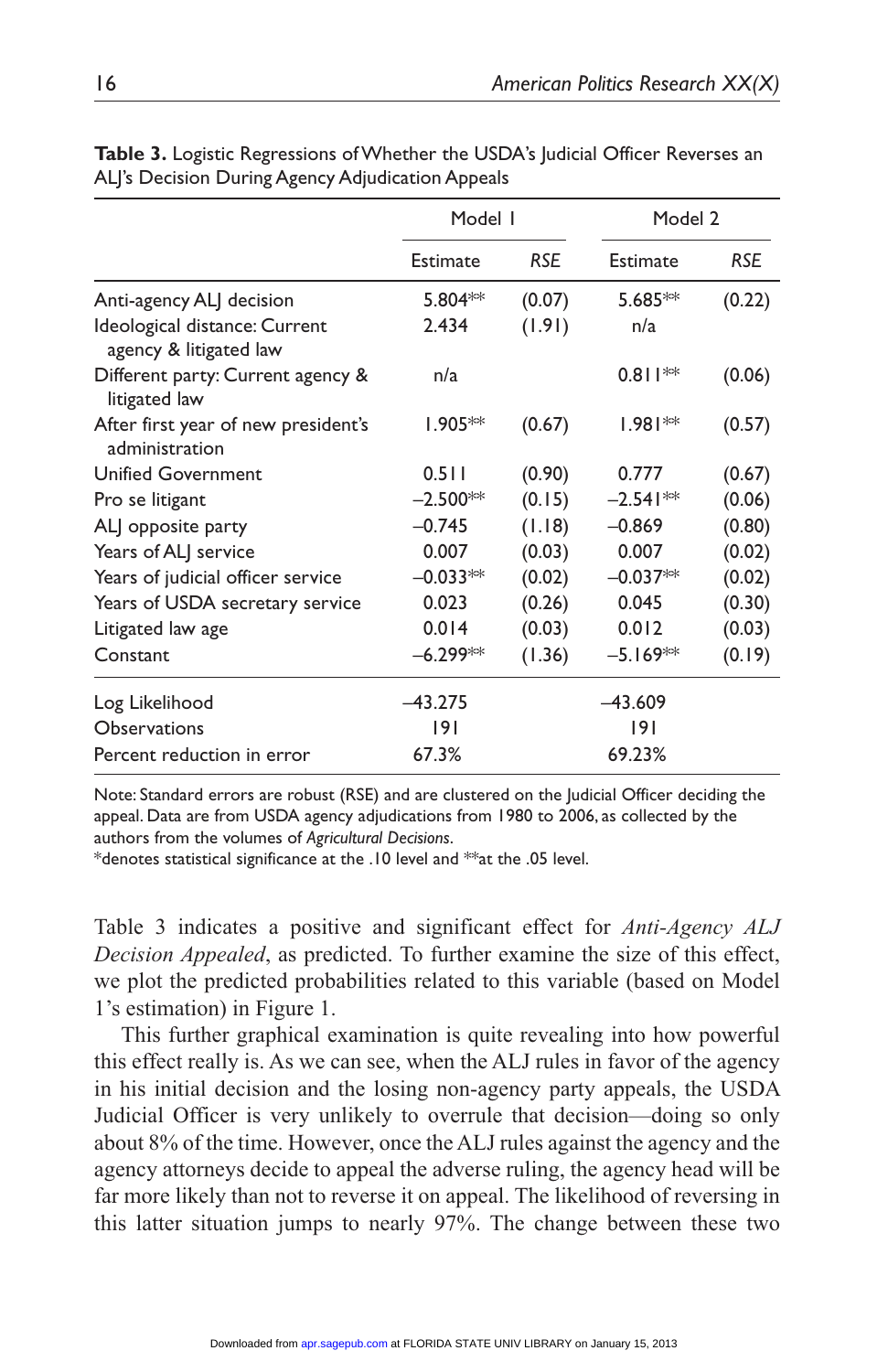

**Figure 1.** Predicted probability that a USDA Judicial Officer will reverse the decision of an ALJ based on whether the ALJ made an anti-agency decision or not. Probabilities computed from Model 1. Other variables are held at their modal (for dichotomous variables) and median (for continuous variables) values. The bottom panel depicts the change in the predicted probability (and 95% confidence interval around that change) between the top two values.

scenarios, as plotted in the bottom portion of the Figure 1, is just over 0.88. In other words, then, we find overwhelming empirical support that the USDA's agency head adjudication delegee uses this oversight power to promote and protect his agency's interests.

The magnitude of this effect is unquestionably huge, but is by no means unprecedented. Recall that the numbers in Table 1, above, reveal similar patterns for other hierarchical appellate review scenarios. In each of these appellate courts, whether it is the USDA in an adjudication oversight role, the U.S. courts of appeals reviewing the federal district courts, or the Supreme Court shaping its docket, the presence of a strong and trusted repeat player serving as the petitioner moves the court from inactivity to impressive activity. And, in the case of the USDA, this scenario should be even more effective and lead to more petitioner success, since the appealing counsel is employed by the agency head—that is, the very actor that he is petitioning to for review.<sup>11</sup>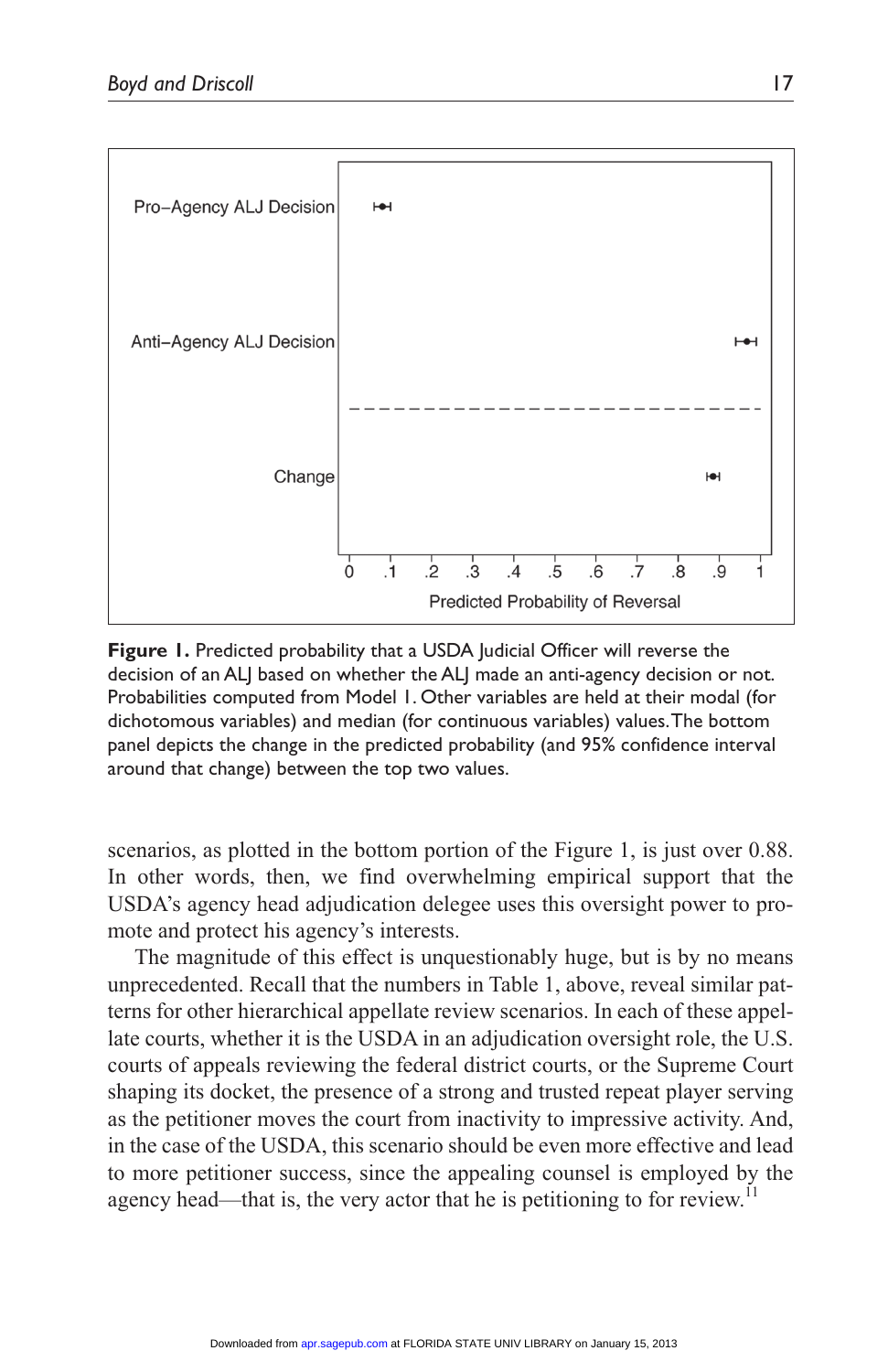

**Figure 2.** Predicted probability that a USDA Judicial Officer will reverse the decision of an ALJ based on whether the agency is controlled by the same political party as the one that controlled Congress when the law being litigated was passed. Probabilities computed from Model 2. Other variables are held at their modal (for dichotomous variables) and median (for continuous variables) values.

Turning now to our political variables and their corresponding hypotheses, our expectation in Hypothesis 2 that difference between the agency and the adjudicated law should lead to increased agency head supervision and resulting reversals receives mixed support in our models. As we note above, we measure the presence of political divergence between the agency and the law in two ways and model their effect on the dependent variable separately. *Ideological Distance: Current Agency & Litigated Law*, which is included in Model 1, provides a continuous measure of difference. As we can see from Model 1, this measure behaves in the expected positive direction, but the effect falls short of reaching statistically significant levels. In Model 2, we focus instead on the dichotomous *Different Party: Current Agency & Litigated Law*. Here, the resulting effect is positive and statistically significant on the likelihood of reversal. To provide further insight into this effect, we plot the predicted probability of reversal based on this difference. As we can see in Figure 2, the predicted probability of an average case being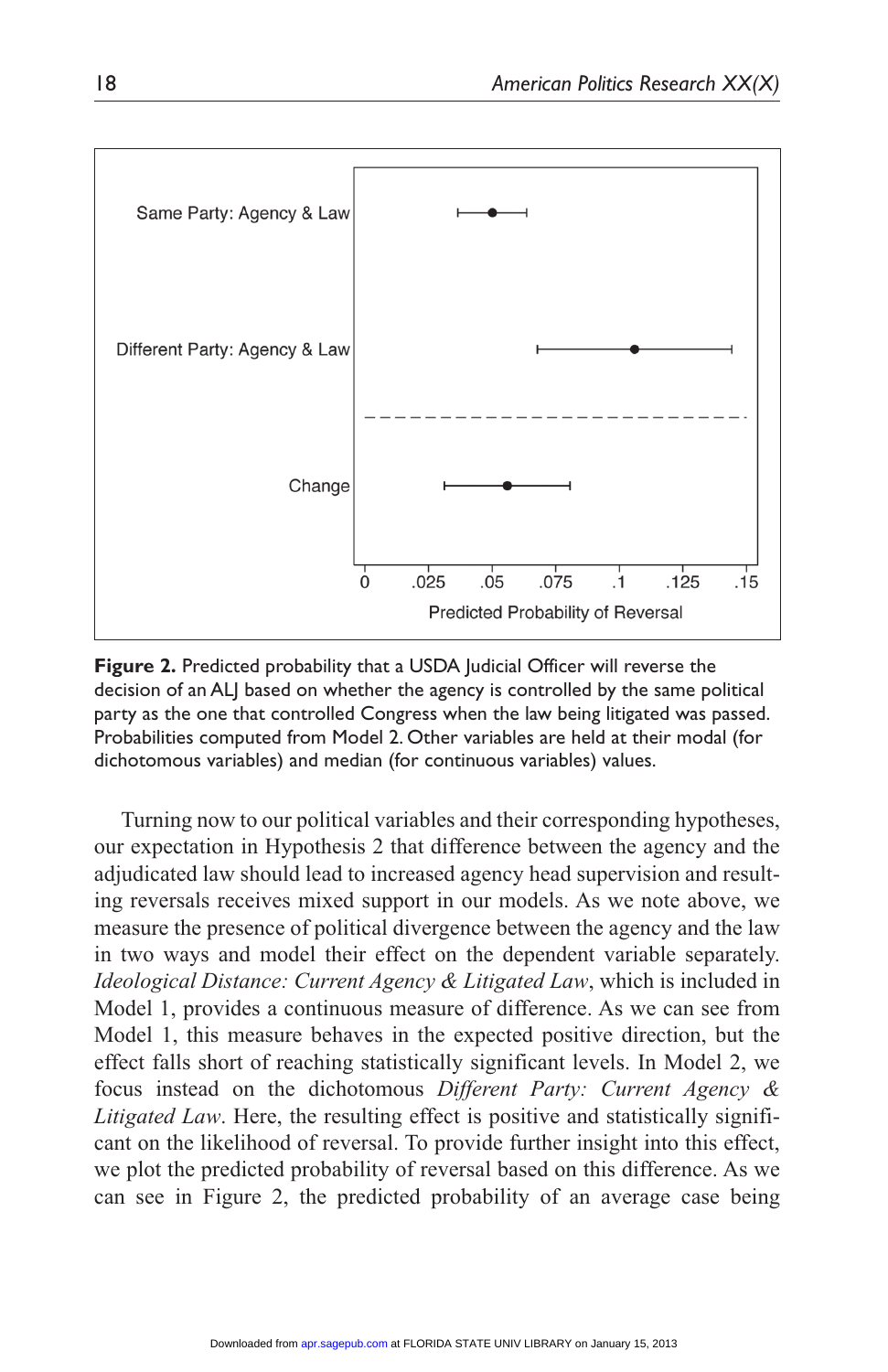

**Figure 3.** Predicted probability that a USDA Judicial Officer will reverse the decision of an ALJ based on whether a case is decided during the first year of a presidential administration or after. Probabilities computed from Model 1. Other variables are held at their modal (for dichotomous variables) and median (for continuous variables) values. The bottom panel depicts the change in the predicted probability (and 95% confidence interval around that change) between the two top values.

reversed on appeal to the Judicial Officer is 0.05 when the current agency and the adjudicated law have the same political party and is nearly 0.11 when the controlling parties are different.<sup>12</sup> This result for Hypothesis 2, while dependent on measurement, does provide some evidence of agency officials that are cognizant of the dynamics of politics and what they mean for agency effectiveness.

Additionally, Hypothesis 3's variable, *After First Year of New President's Administration*, is statistically significant at the 0.05 level and is signed in the positive direction.13 We plot the predicted probability of this effect in Figure 3. For the first year of a president's administration, the probability of a reversal of an ALJ is nearly nonexistent at 0.013. After that first year, however, this number increases to 0.08. This 7% difference indicates a substantive effect for how the USDA's Judicial Officer accounts for the political environment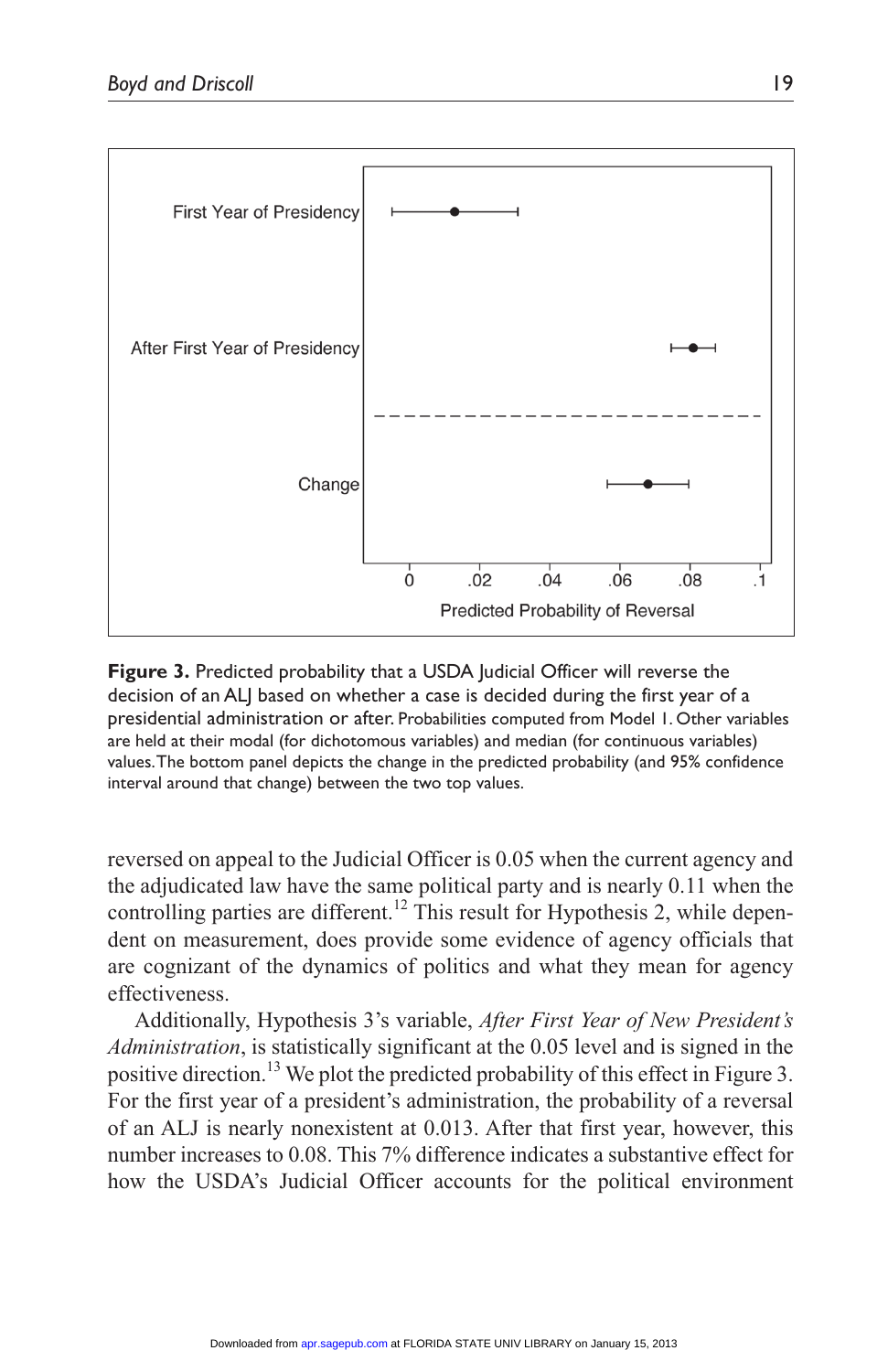around him—here, a transition in presidential administration—while making decisions to advance the agenda of the president.

Of our four hypotheses, only Hypothesis 4 receives no support in our statistical modeling. As we can see in Table 3, *Unified Government* is signed positively, which is the expected direction. However, this effect is not statistically significant and, thus, cannot be distinguished from 0. In other words, then, we see no difference in the likelihood of an agency head overturning an ALJ during times of unified government and divided government.

Finally, we return briefly to our party and case control variables. Of these, only the coefficient for *Pro Se Litigant* reaches statistical significance in the expected direction. As expected, the presence of pro se litigants decreases the likelihood of ALJ decision reversal. Further estimation reveals that the change in predicted probability of reversal from the presence of a non-pro se litigant to a pro se litigant is approximately 0.07. *Years of Judicial Officer Service* is also statistically significant, but, surprisingly, has a negative effect.

## **Discussion**

Along with rulemaking and enforcement, monitored adjudication outcomes empower an executive agency to create policies that have an enduring and profound impact. We argue that, despite being constrained by limited time and resources, executive branch agency leaders use adjudication oversight to effectively forward the agency's goals while simultaneously remaining responsive to the political environment around them. In our empirical analysis of USDA adjudications, a cabinet-level executive branch agency, we find strong support for the success of this interagency hierarchical control. We find an increase of 0.88 in the predicted probability that the agency head will reverse an ALJ when that lower court judge made an anti-agency decision and the agency's attorneys initiated an intra-agency appeal. The direction and magnitude of this result confirms that agency adjudication oversight is not only motivated by agency self-interest, but is effective in that pursuit. Also, we also find evidence of conditional political constraints in agency adjudication oversight. Specifically, agency heads take advantage of the adjudication oversight power to correct ALJ decisions when the litigated law was passed by a politically dissimilar Congress and are more likely to exert this power after the first year of a presidential administration.

Viewing this project in a broader perspective, our results may give pause to a number of administrative agency observers. This includes those that are unhappy with the growth of the bureaucracy as the federal government's "fourth branch" and the increase in the size and power of the executive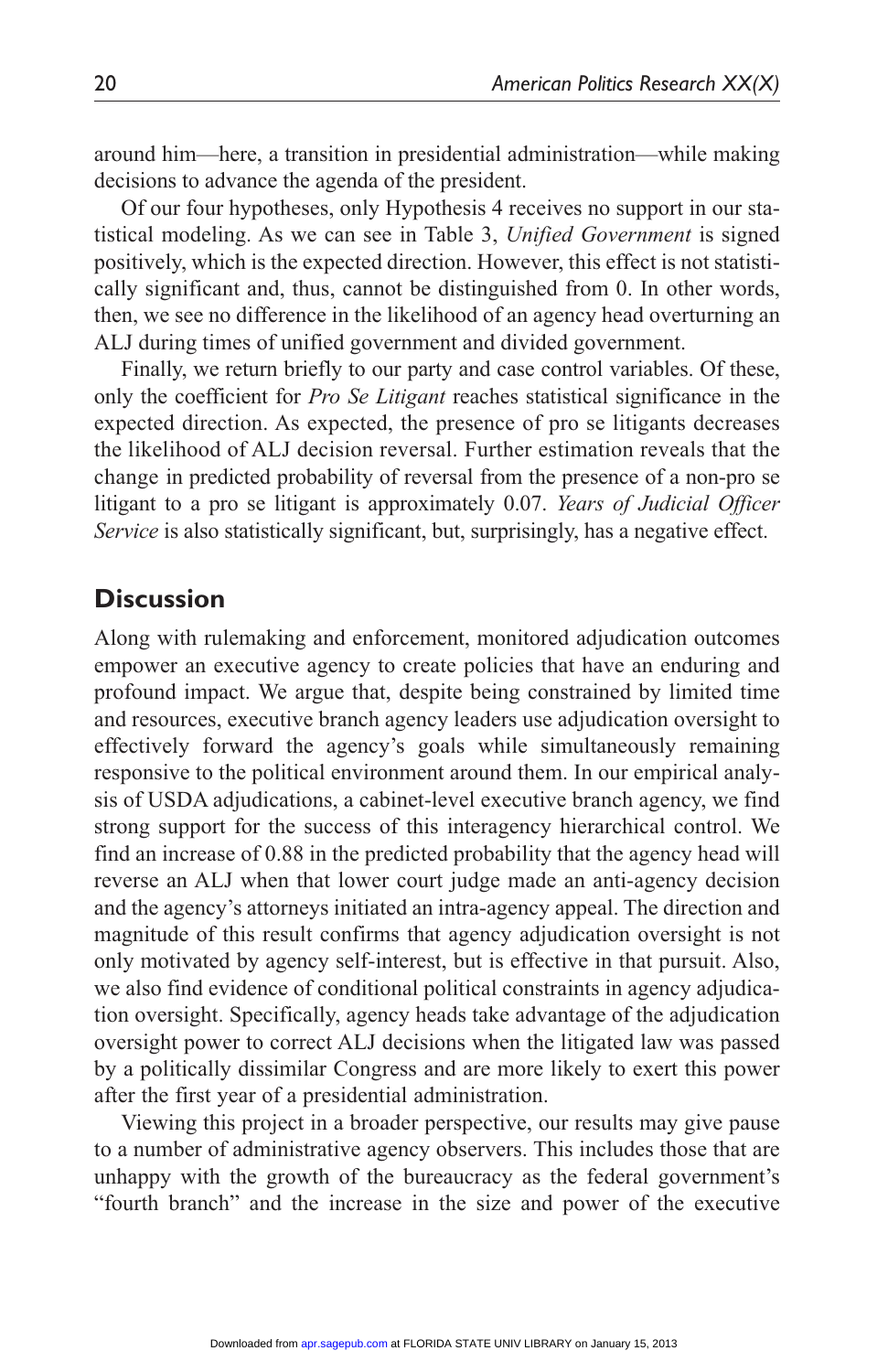branch. Our findings indicate that adjudication oversight is a powerful means by which agencies further their goals. Furthermore, unlike rule promulgation, adjudication permits agency activism without formally involving the public via notice-and-comment periods. Though litigants are guaranteed review of executive action by an impartial and structurally independent ALJ, we suggest that these procedural guarantees may ultimately be of little help when subject to hierarchical oversight by the agency's political leader, an actor that is motivated to protect and promote his agency's political agenda. Interestingly, this echos recent concerns from House Ways and Means committee chairman, Sam Johnson (R-Texas), who questioned the "fundamental fairness" of the federal agency adjudication system, including "whether it operates as the public has a right to expect" (Johnson, 2011).

As much as this research has unveiled a new empirical understanding of administrative agency adjudications and agency head oversight of judicial processes, we believe that it also opens the door for future systematic inquiries into other areas related to agency adjudications. As a preliminary step, this includes extending analyses to federal agencies beyond the USDA. While we have reason to believe that this agency typifies many federal executive branch agencies that utilize adjudications, only future quantitative work, including on those agencies that are not housed in the executive branch cabinet and those with very different arenas of policymaking, can confirm how representative the results that we find here are—both in direction and in magnitude.

Our research also hints at the possibility of agencies (and Congress via agency statutes) being equipped to strategically manipulate adjudication outcomes in more indirect ways than through agency head adjudication oversight. For one, the APA and agency statutes generally give agencies vast discretion in the choice of formal and informal adjudications. The choice of the latter positions an agency to avoid many of the few remaining procedural protections left in agency adjudications while likely simultaneously giving the agency more control over outcomes earlier in the process. On a grander scale, a similar choice exists for many (but not all) agencies in whether to focus their policymaking efforts in rulemaking, enforcement, adjudication, or elsewhere. This choice too has very important political and legal implications for agencies and could be subject to longitudinal empirical inquiry, both within and across agencies, but as of yet has received only sparse scholarly attention.

While the agency, the president, and Congress have received the bulk of our attention here, we would be remiss to not discuss, at least briefly, how the prospect of Article III judicial review after an agency head's decision may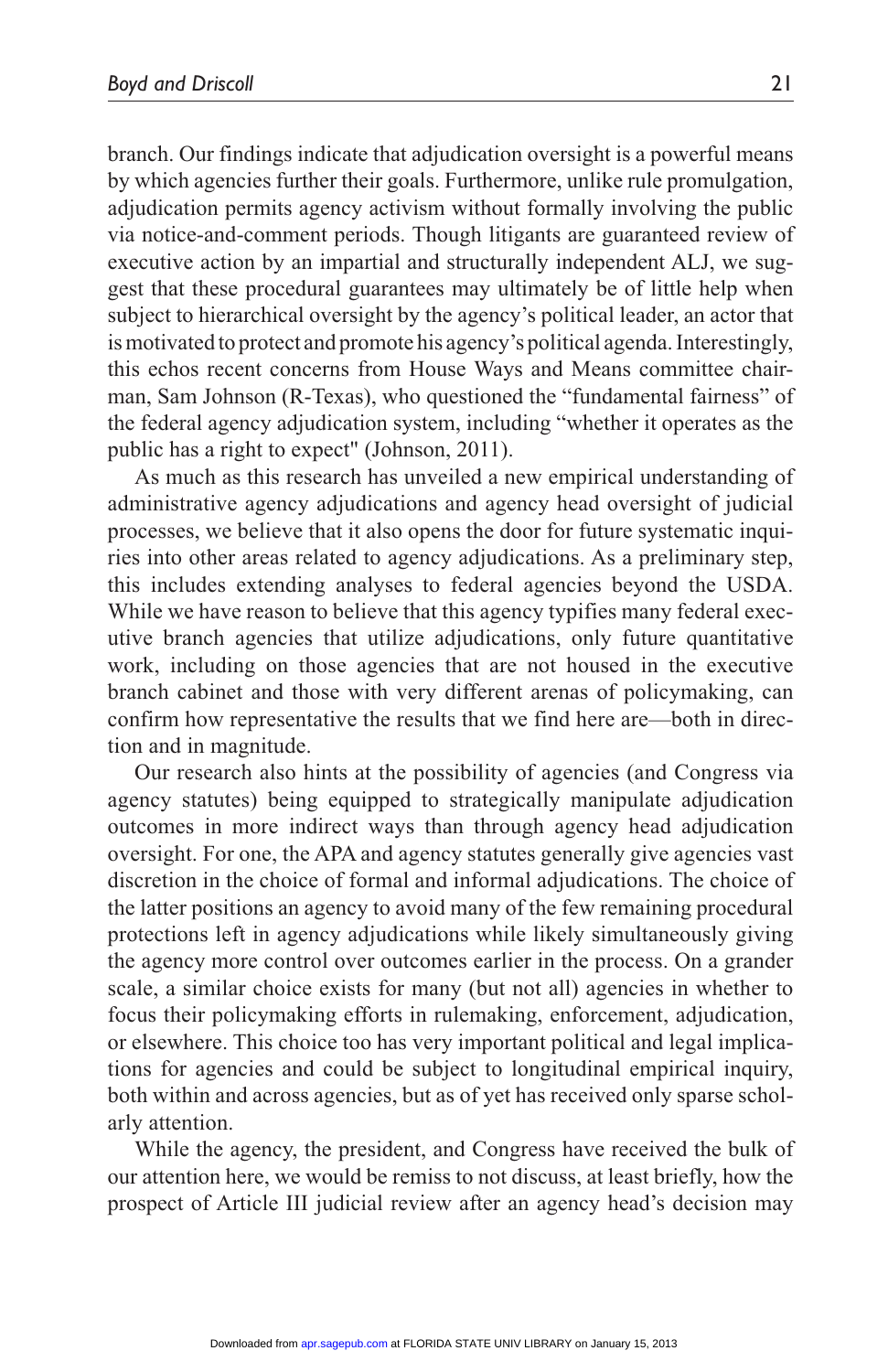affect agency adjudications. While scholars have certainly examined the resolution of administrative law cases in federal courts (e.g., Smith & Tiller, 2002; Spriggs, 1996), little work has explored how this potential judicial review might operate as a constraining effect within agency adjudications.<sup>14</sup> In practice, after an agency's adjudication process concludes, a losing litigant may appeal into the federal courts (either U.S. courts of appeals or U.S. district court, depending on the agency and statute involved). Some agencies, like the USDA, prohibit the agency from seeking judicial review of a unfavorable adjudicative decision coming from the agency head. From a legal perspective, federal courts will give a relatively high level of deference to agency adjudication decisions, overturning them only in the face of either substantial evidence or an arbitrary and capricious outcome below (Magill, 2004; Spriggs, 1996). Because our model indicates that agency heads usually only turn to reversals of ALJ decisions when it is politically appropriate to do so, we expect that federal judges (who are also generally responsive to the political environment around them) will often approve (Dahl, 1957; Epstein & Knight, 1998; Smith & Tiller, 2002). And when the federal judges do not approve, their actions may ultimately benefit the agency anyway (Fox & Stephenson, 2011). Thus, while the introduction of the federal court system is certainly something to think more about in future work, we anticipate that our expectations and findings will generally hold even in the face of this more complex environment.

Finally, due to selection concerns with empirically studying appeals (Eisenberg & Heise, 2009), our findings may hide a constraining effect that agency head preferences have on *initial* ALJ decision making. In other words, like judges serving in other judicial hierarchies, ALJs may recognize that they are subject to review by the agency head and strategically conform their outcomes in anticipation of that (Guthrie et al., 2009; Randazzo, 2008; Smith & Tiller, 2002). If ultimately confirmed, this would certainly provide support to those that argue that ALJs are a "curious mixture of autonomy and subservience" (Wertkin, 2002, p. 390) while simultaneously making our results in this current project all the more impressive. Each of these can and should be the subject of further quantitative evaluation, the results of which are likely to provide insight to administrative law, bureaucracy, and judicial politics scholars, as well as to politicians, bureaucrats, civil servants, interest groups, and the hundreds of thousands of administrative agency litigants per year.

#### **Acknowledgments**

We appreciate the support of the Baldy Center for Law and Social Policy at the University at Buffalo and the Center for Empirical Research in the Law (CERL) at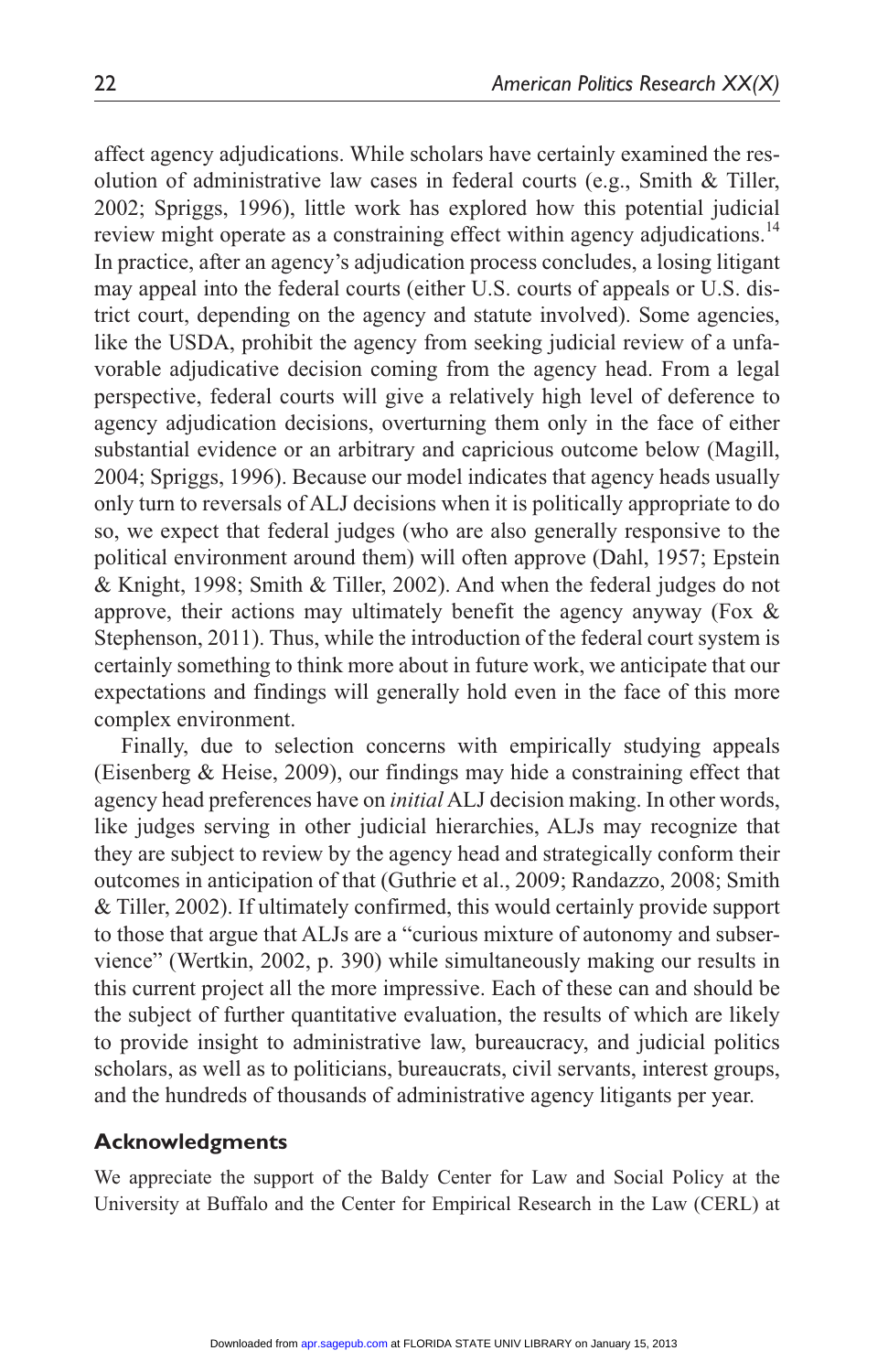Washington University, the feedback from James Battista, Gary Miller, Margaret Taylor, and Richard Waterman, and the helpful research assistance of Benjamin Guthorn, Laura Johnson, and Keith Blackley.

#### **Declaration of Conflicting Interests**

The author(s) declared no potential conflicts of interest with respect to the research, authorship, and/or publication of this article.

#### **Funding**

The author(s) received no financial support for the research, authorship, and/or publication of this article.

#### **Notes**

- 1. For an example outside of the DOJ, an agency official for the U.S. Department of Agriculture wrote in an opinion that "[a]gency officials have broad discretion in deciding against whom to institute disciplinary proceedings. Even if Respondent could show that he was singled out for a disciplinary action, such selection would be lawful so long as the administrative determination to selectively enforce the Plant Quarantine Acts was not arbitrary *(In re: Robert Houriet, d/b/a Hardwick Organic Produce, P.Q. Docket No. 98-0016, 1999)*".
- 2. When nonagency parties can request adjudicative agency hearings, like in the U.S. Department of Health and Human Services' Medicare benefits determinations, the necessity of the process to handle case-by-case determinations and disputes is apparent, but the policymaking and agenda setting advantages of adjudication are less clear.
- 3. Agency enacting statutes permit the agency head to delegate his role as final agency decision maker for purposes of adjudications to another official. This delegation is direct and can be revoked at any time by the Secretary (e.g., 7 U.S.C.S. § 450(d); Shotts & Wiseman, 2010). As such, its design, at least in theory, allows the Secretary to maintain close control over the outputs of his delegee while accounting for the Secretary's inability to directly serve in the role himself due to time constraints and competing agency obligations. We recognize, however, that delegation like this can sometimes lead to a loss of control over outputs, something that Spence (1997) argues can occur for presidents over agencies even when they carefully and ideologically select agency heads. For some independent agencies (i.e., not in the executive branch), like at the National Labor Relations Board or the Federal Trade Commission, the agency head position is embodied by a board of appointed officials. While much of this article's theory and findings still apply to these independent agencies, there are some distinct differences between them and executive branch agencies, including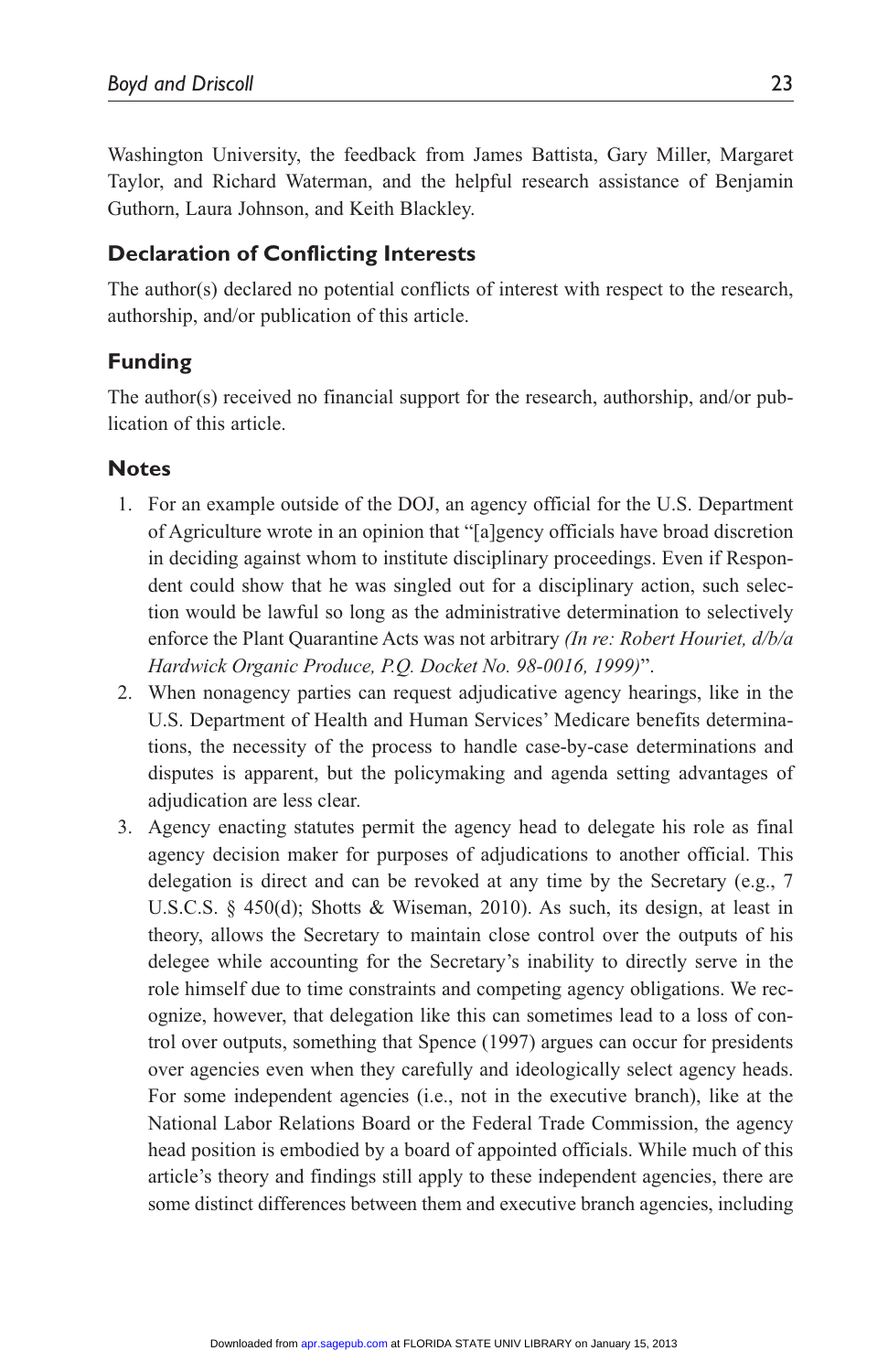their distinctly bipartisan board memberships and missions (Bernstein, 1954). As such, we leave it to future work to evaluate how politics and agency agendas affect their adjudications.

- 4. Like in state and federal courts, parties unhappy with the outcome of their ALJ hearing may appeal, something that generally exists as "of right" so long as procedural filing requirements are satisfied.
- 5. The agency head adjudication delegee's decision in *In re: Eddie C. Tuck, Edmund B. Flynt, Jr., and Donald B. Longest* provides an excellent example of what gets sacrificed in agency appellate opinions to save time:

"Based upon a careful consideration of the record in this case, the Initial Decision and Order is reversed. I disagree completely with the ALJ's analysis of the evidence. However, for convenience, I am using portions of his Initial Decision as a draft, with additions shown by brackets, deletions shown by dots, and with trivial editorial changes not specified. It should be noted that my omissions or additions, at times, make the statement diametrically opposite to the ALJ's views. (HPA Docket No. 91-115, 1994)"

- 6. In some agencies, particularly in those that are small and/or that have a relatively small number of adjudications, it is possible that there is direct communication between an agency's attorneys and the agency head (or her adjudication delegee) about which anti-agency ALJ decisions should be appealed. While we have no evidence of this happening, we also do not know of an explicit prohibition of it in the APA. If and when this happens, this would be an advantage that extends far beyond being *just* a repeat player and also amounts to a direct informational exchange that would not otherwise happen. While we do not focus on this as a primary explanation for adjudication oversight outcomes, it is important to note that it amounts to an observationally equivalent explanation for our repeat player-based *Anti-Agency ALJ Decision* variable included in our modeling below.
- 7. This conjecture requires that the actors in our model have excellent information about the ideological orientation of enacting coalitions of each of the statutes in question. This assumption may be defendable in light of the literature on bureaucratic expertise, but seems reasonable in a less stringent sense as well. Even if the agency head (or delegee) lacks the ability to generate good estimates of statute ideology, she should still be well informed with respect to statutory content relative to the preferences and priorities of the administration in which she serves. To account for this, we measure ideological distance between the statue and the agency in two different ways in our empirical analysis.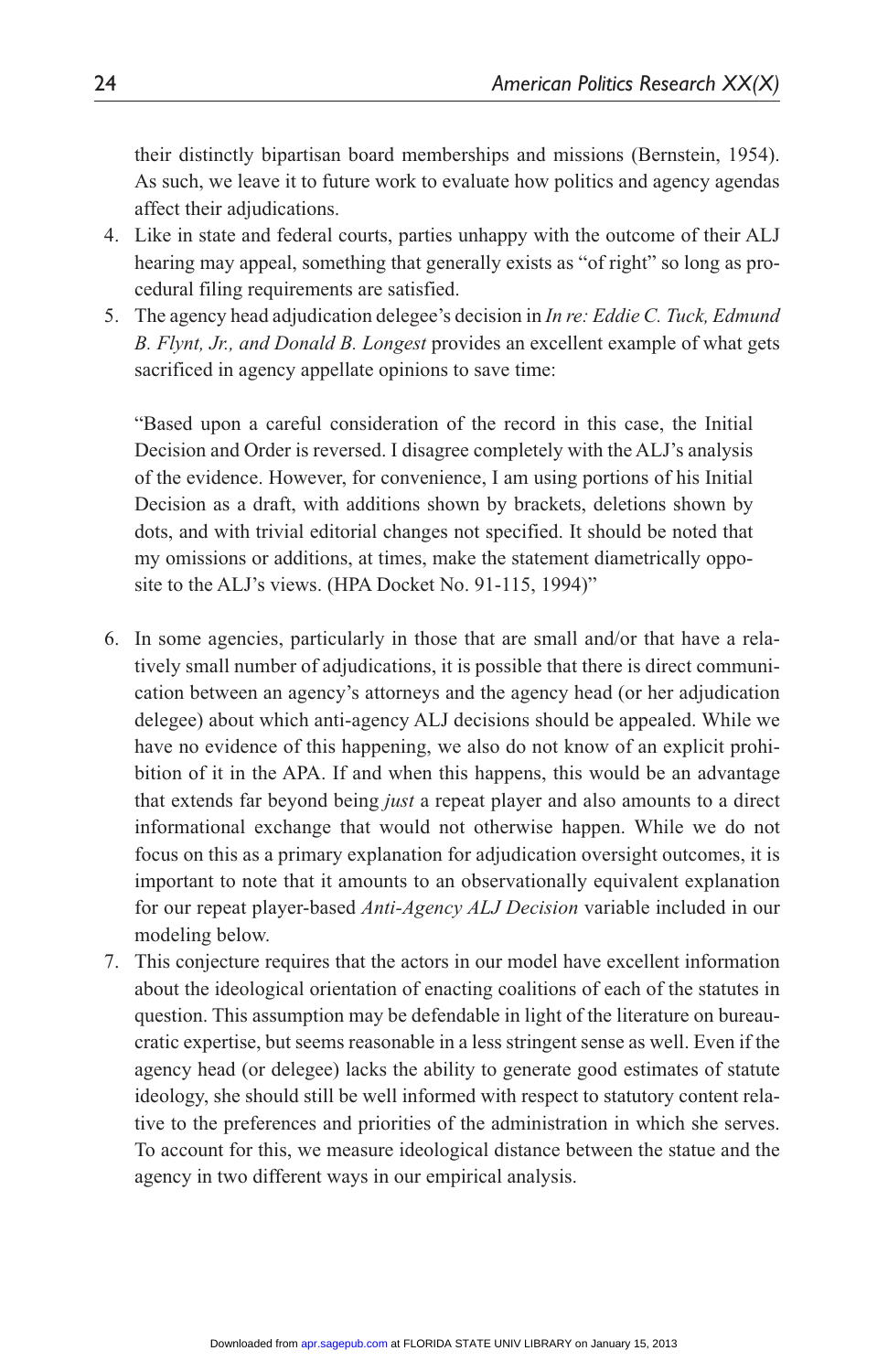- 8. Like empirical research on many appellate judicial bodies, this study relies on published opinions as its data source. In the current study, this means that neither settled disputes nor unreported decisions are included in the sample. However, the Judicial Officer is required to submit his final decisions to the *Agriculture Decisions*, meaning that the concern over unreported decisions is much smaller than it would be if we focused primarily on ALJ decisions (Jenson, 2009). Because of the preliminary stage of empirical research on administrative agency adjudications, the effects of any data selection that exists in this study, while unavoidable from a research design standpoint, are not yet entirely clear. Within federal courts, similar opinion selection results in a data set over represented with important and nonroutine disputes (e.g., Siegelman & Donohue, 1990).
- 9. Cases which were not heard on the merits on appeal were also excluded from the analysis. In our final model, this reduced our sample by eight observations, which is less than 5% of the sampled data.
- 10. While our model permits us to easily assess whether an ALJ decision was anti-agency in nature, we recognize that the assessment of "the interests of the agency" is not always straightforward. As simplification erodes, we would expect that career agency employees, like attorneys, will sometimes struggle in making this determination.
- 11. To ensure that our other independent variables have a similar effect on agencyinitiated appeals as they do in the full model, we separately estimated Model 1 for only agency-initiated appeals. The results of this supplemental modeling, which are available upon request, are very similar to those reported above with the notable exception that *Unified Government* gains statistical significance (albeit substantively small) when isolated to just agency-initiated appeals.
- 12. While the 95% confidence intervals on these probabilities overlap, the key to statistical significance here is the overall change in this probability, 0.06 (that is plotted in the bottom panel of Figure 2), and the fact that the interval around this change does not include 0 (Austin & Hux, 2002; Epstein, Lindstädt, Segal, & Westerland, 2006).
- 13. It is worth noting that *After First Year of New President's Administration* is highly negatively correlated with whether the USDA's Judicial Officer was reviewing an ALJ decision that was made during a previous presidential administration. In other words, both this latter event and being in the first year of a new presidential administration have a negative effect on whether an ALJ's decision will be reversed. While we believe that the transitional period of a new presidential administration, and the uncertainty that comes with it on agency policy, is the driving force on this dampening effect on reversals, we suspect that a larger data set would enable us to untangle this relationship more definitively.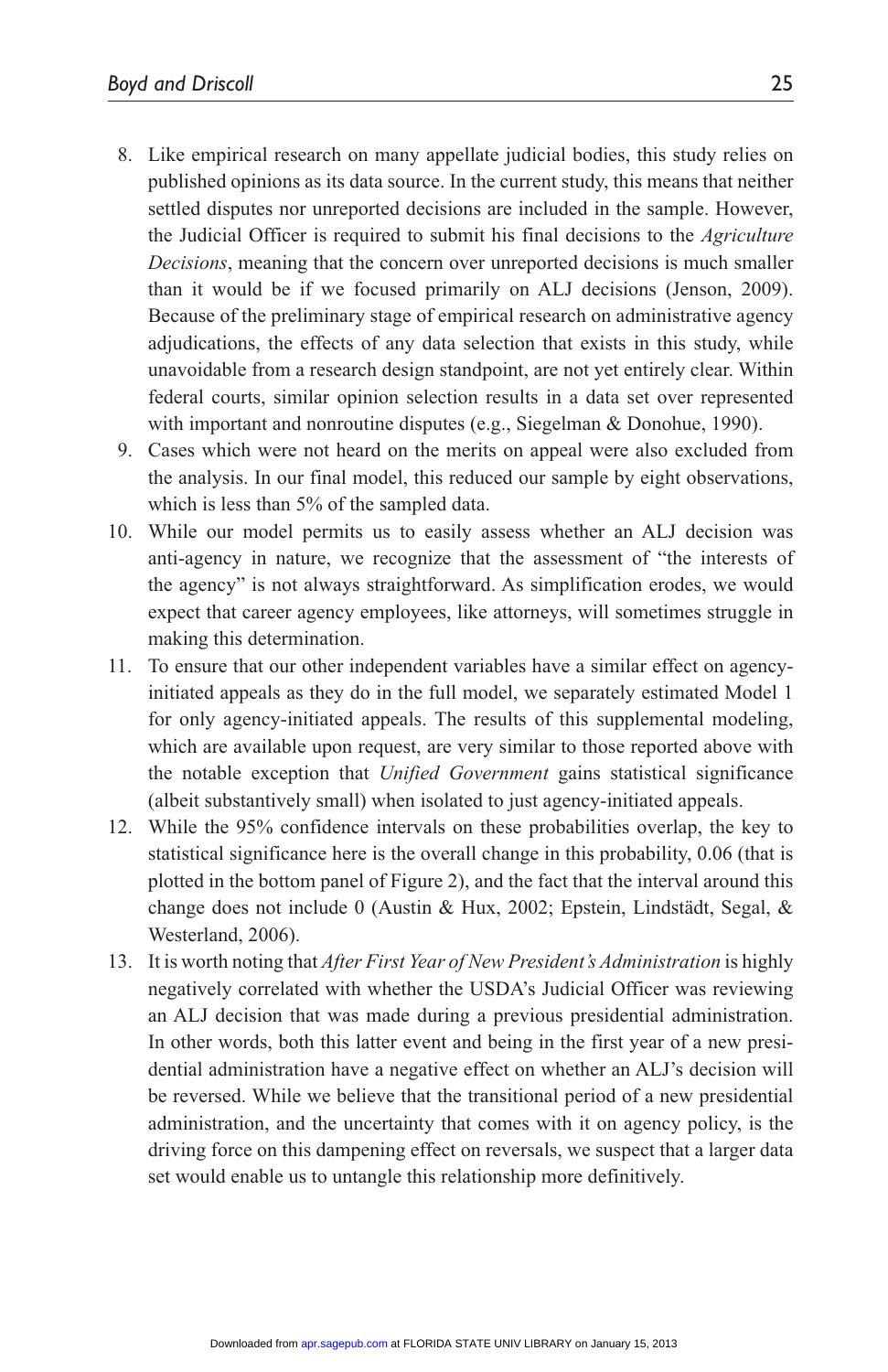14. As an empirical matter, it is very difficult to systematically track agency adjudications through the federal court system. Federal courts tend to refer to prior agency opinions in different ways and without a common citation practice. Research that has successfully overcome this, like Spriggs (1996), has started at U.S. Supreme Court and worked its way back to the agency. However, from the USDA Judicial Officer's Annual Reports for 2008 through 2011, we can gain a general sense about the results of USDA-specific judicial review. During this 4-year period, federal district and circuit courts affirmed 23 Judicial Officer decisions and reversed just 4, a 15% reversal rate (e.g., Jenson, 2009).

#### **References**

- Ansolabehere, S., Snyder, J. M., Jr., & Stewart, C., III. (2001). Candidate positioning in U.S. House elections. *American Journal of Political Science*, *45*, 136-159.
- Austin, P. C., & Hux, J. E. (2002). A brief note on overlapping confidence intervals. *Journal of Vascular Surgery*, *36*, 194-195.
- Bailey, M. A. (2007). Comparable preference estimates across time and institutions for the court, Congress, and presidency. *American Journal of Political Science*, *51*, 433-448.
- Bailey, M. A., Kamoie, B., & Maltzman, F. (2005). Signals from the tenth justice: The political role of the solicitor general in Supreme Court decision making. *American Journal of Political Science*, *49*, 72-85.
- Bernstein, M. H. (1954). The politics of adjudication. *Journal of Politics*, *16*, 299-323.
- Bush, J., & Knutson, K. W. (2004). The building and maintenance of "ethics walls" in administrative adjudicatory proceedings. *Journal of National Association of Administrative Law Judges*, *24*, 1-19.
- Caldeira, G. A., & Wright, J. R. (1988). Organized interests and agenda setting in the U.S. Supreme Court. *American Political Science Review*, *82*, 1109-1127.
- Carroll, R., Lewis, J. B., Lo, J., Poole, K. T., & Rosenthal, H. (2009). Measuring bias and uncertainty in DW-NOMINATE ideal point estimates via the parametric bootstrap. *Political Analysis*, *17*, 261-327.
- Dahl, R. A. (1957). Decision-making in a democracy: The Supreme Court as a national policy-maker. *Journal of Public Law*, *6*, 279-295.
- Davis, S., & Songer, D. R. (1989). The changing role of the United States courts of appeals: The flow of litigation revisited. *Justice System Journal*, *13*, 323-340.
- Eisenberg, T., & Heise, M. (2009). Plaintiphobia in state courts? An empirical study of state court trials on appeal. *Journal of Legal Studies*, *38*, 121-155.
- Epstein, D., & O'Halloran, S. (1996). Divided government and the design of administrative procedures: A formal model and empirical test. *Journal of Politics*, *58*, 373-397.
- Epstein, L., & Knight, J. (1998). *The Choices Justices Make*. Washington, DC: CQ Press.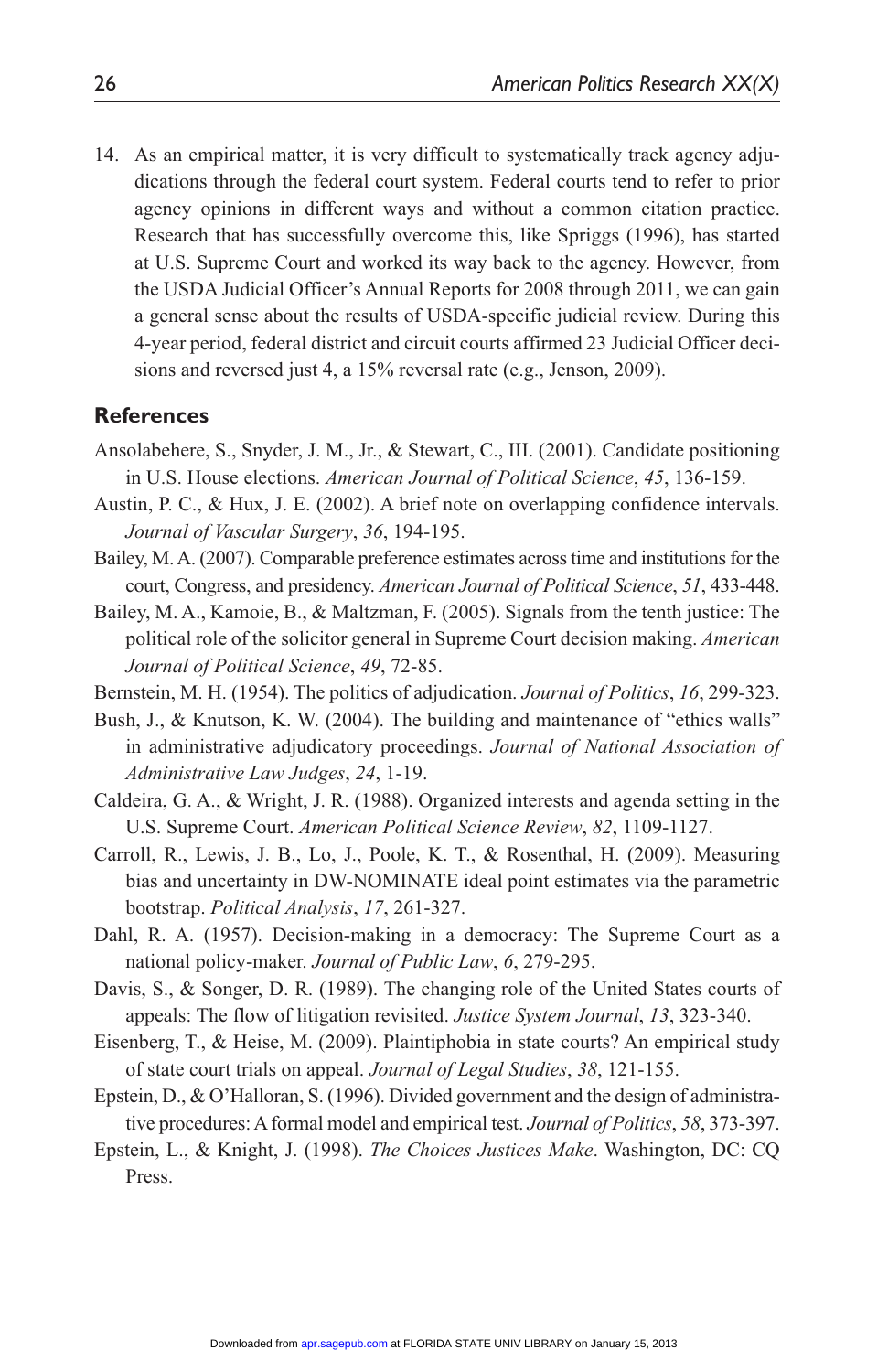- Epstein, L., Lindstädt, R., Segal, J. A., & Westerland, C. (2006). The changing dynamics of Senate voting on Supreme Court nominees. *Journal of Politics*, *68*, 296-307.
- Ferejohn, J., & Shipan, C. (1990). Congressional influence on bureaucracy [Special issue]. *Journal of Law, Economics, & Organization*, *6*, 1-27.
- Fox, J., & Stephenson, M. C. (2011). Judicial review as a response to political posturing. *American Political Science Review*, *105*, 397-414.
- Gailmard, S., & Patty, J. W. (2011). *Stovepiping* (Working Paper). Washington University, St. Louis, MO.
- Galanter, M. (1974). Why the "haves" come out ahead: Speculation on the limits of legal changes. *Law & Society Review*, *9*(1), 95-160.
- Gifford, D. J. (1991). Adjudication in independent tribunals: The role of an alternative agency structure. *Notre Dame Law Review*, *66*, 965-1024.
- Gordon, S. C., & Huber, G. A. (2009). The political economy of prosecution. *Annual Review of Law and Social Science*, *5*, 135-156.
- Guthrie, C., Rachlinski, J. J., & Wistrich, A. J. (2009). The "hidden judiciary": An empirical examination of executive branch justice. *Duke Law Journal*, *58*, 1477-1530.
- Hagle, T. M. (1993). "Freshman effects" for Supreme Court justices. *American Journal of Political Science*, *37*, 1142-1157.
- Haire, S. B., Lindquist, S. A., & Hartley, R. (1999). Attorney expertise, litigant success, and judicial decisionmaking in the U.S. courts of appeals. *Law and Society Review*, *33*, 667-685.
- Jenson, W. G. (USDA Judicial Officer). (2009). *Annual Report of the Judicial Officer*. Washington, DC: U.S. Department of Agriculture. Retrieved from http://www .dm.usda.gov/ojo/reports.htm
- Johnson, C. S. (2011). *Johnson opening statement: Joint hearing on the role of social security administrative law judges* (U.S. House of Representatives: Committee on Ways and Means). Retrieved from http://waysandmeans.house.gov/ News/DocumentSingle.aspx?DocumentID=255152
- Johnston, J. S., & Waldfogel, J. (2002). Does repeat play elicit cooperation? Evidence from civil litigation. *Journal of Legal Studies*, *31*, 39-60.
- Koch, C. H., Jr. (1994). Administrative presiding officials today. *Administrative Law Review*, *46*, 271-295.
- Koch, C. H., Jr. (1997). *Administrative law and practice* (2nd ed.). St. Paul, MN: Thompson West.
- Lindquist, S. A., & Haire, S. B. (2006). Decision making by an agent with multiple principals. In J. R. Rogers, R. B. Flemming, & J. R. Bond (Eds.), *Institutional games and the U.S. Supreme Court* (pp. 230-260). Charlottesville: University of Virginia Press.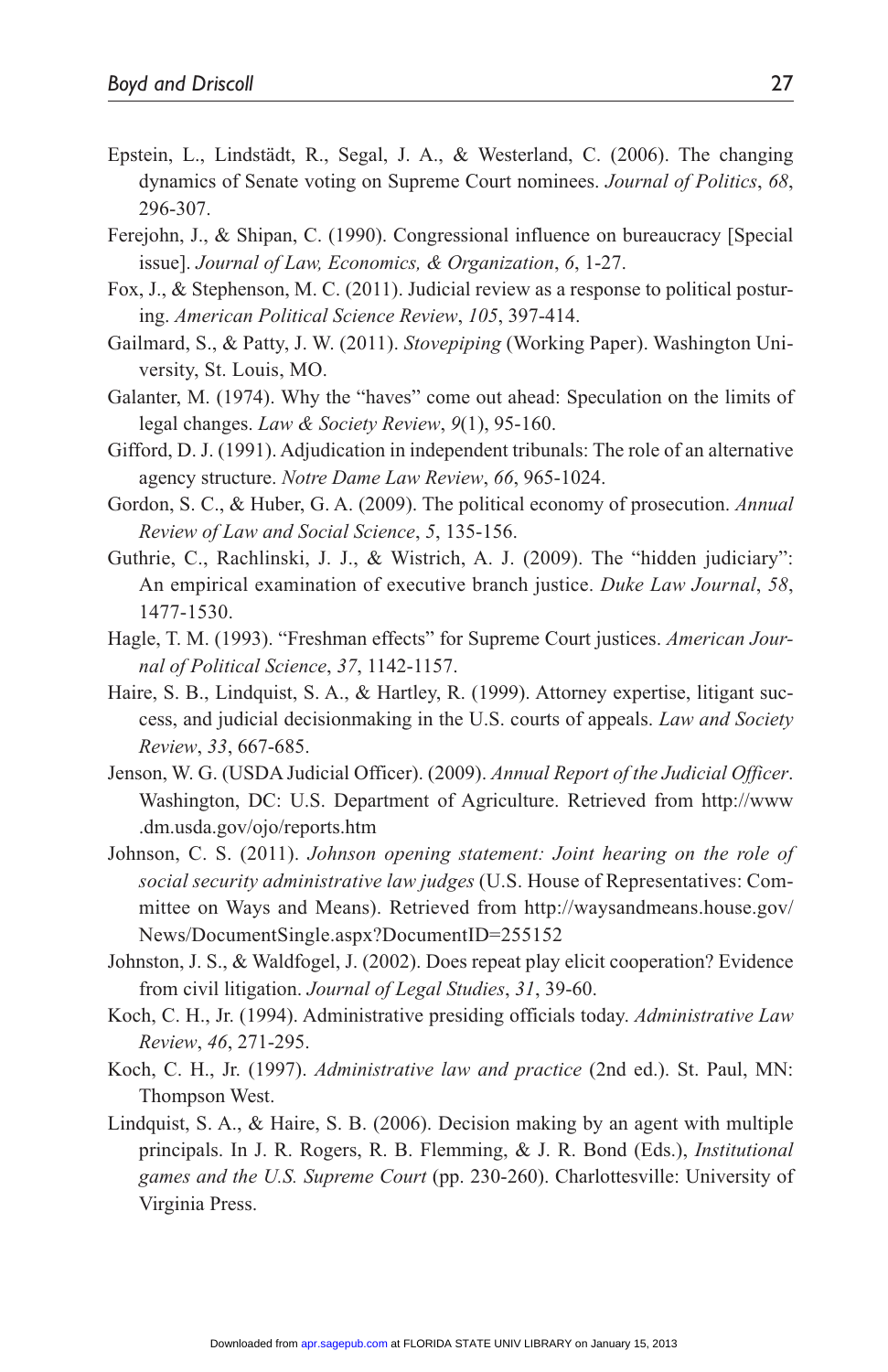- Magill, M. E. (2004). Agency choice of policymaking form. *University of Chicago Law Review*, *71*, 1383-1447.
- Mashaw, J. L., Goodman, F. I., Schwartz, W. F., & Verkuil, P. R. (1978). *Social security hearings and appeals*. Lexington, MA: Lexington Books.
- Mayer, M. (2006). *The Judges: A Penetration Exploration of American Courts and the New Decisions—Hard Decisions—They Must Make for a New Millennium*. New York, NY: St. Martin's Press.
- McCarty, N. (2004). The appointments dilemma. *American Journal Of Political Science*, *48*, 413-428.
- McCubbins, M. D., Noll, R. G., & Weingast, B. R. (1987). Administrative procedures as instruments of political control. *Journal of Law, Economics, & Organization*, *3*, 243-277.
- McCubbins, M. D., & Schwartz, T. (1984). Congressional oversight overlooked: Police patrols versus fire alarms. *American Journal of Political Science*, *28*, 165-179.
- McGuire, K. T. (1998). Explaining executive success in the U.S. Supreme Court. *Political Research Quarterly*, *51*, 505-526.
- Moe, T. M. (1984). The new economics of organization. *American Journal of Political Science*, *28*, 739-777.
- Moliterno, J. E. (2006). The administrative judiciary's independence myth. *Wake Forest Law Review*, *41*, 1191-1234.
- O'Connell, A. J. (2009). Vacant offices: Delays in staffing top agency positions. *Southern California Law Review*, *82*, 913-1000.
- Opinion of the Attorney General: APA Promotion of Hearing Examiners. (1951). 41 Opinion Attorney General 74.
- Pierce, R. J. (2010). *Administrative law treatise* (5th ed.). New York, NY: Aspen.
- Randazzo, K. A. (2008). Strategic anticipation and the hierarchy of justice in U.S. district courts. *American Politics Research*, *36*, 669-693.
- Resnik, J. (2004). Migrating, morphing, and vanishing: The empirical and normative puzzles of declining trial rates in courts. *Journal of Empirical Legal Studies*, *1*, 783-841.
- Segal, J. A., Epstein, L., Cameron, C. M., & Spaeth, H. J. (1995). Ideological values and the votes of Supreme Court justices revisited. *Journal of Politics*, *57*, 812-823.
- Segal, J. A., & Spaeth, H. J. (2002). *The supreme court and the attitudinal model revisited*. New York, NY: Cambridge University Press.
- Shapiro, D. L. (1965). The choice of rulemaking or adjudication in the development of administrative policy. *Harvard Law Review*, *78*, 921-972.
- Shepsle, K. A., & Weingast, B. R. (1987). The institutional foundations of committee power. *American Political Science Review*, *81*(1), 85-104.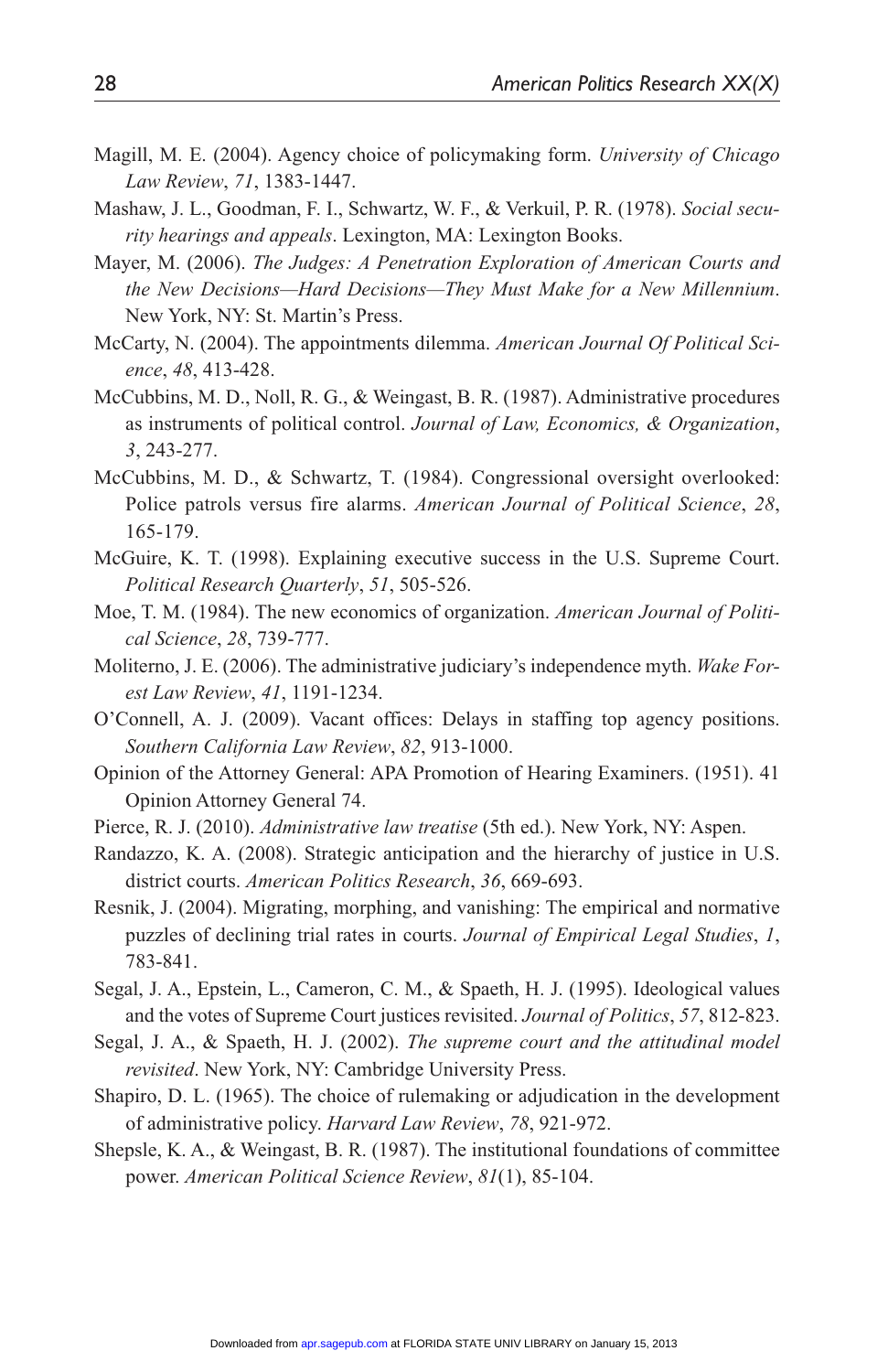- Shermer, L. O., & Johnson, B. D. (2010). Criminal prosecutions: Examining prosecutorial discretion and charge reductions in the U.S. federal district courts. *Justice Quarterly*, *27*, 394-430.
- Shipan, C. R. (2004). Regulatory regimes, agency actions, and the conditional nature of congressional influence. *American Political Science Review*, *98*, 467-480.
- Shotts, K. W., & Wiseman, A. E. (2010). The politics of investigations and regulatory enforcement by independent agents and cabinet appointees. *Journal of Politics*, *72*, 209-226.
- Siegelman, P., & Donohue, J. J., III. (1990). Studying the iceberg from its tip: A comparison of published and unpublished employment discrimination cases. *Law & Society Review*, 24, 1133-1170.
- Smith, J. L., & Tiller, E. H. (2002). The strategy of judging: Evidence from administrative law. *Journal of Legal Studies*, *31*, 61-82.
- Smith, K. H. (1999). Justice for all? The Supreme Court's denial of *pro se* petitions for certiorari. *Albany Law Review*, *63*, 381-425.
- Songer, D. R., & Sheehan, R. S. (1992). Who wins on appeal? Upperdogs and underdogs in the United States courts of appeals. *American Journal of Political Science*, *36*, 235-258.
- Spence, D. B. (1997). Administrative law and agency policy-making: Rethinking the positive theory of political control. *Yale Journal of Regulation*, *14*, 407-450.
- Spriggs, J. F., II. (1996). The Supreme Court and federal administrative agencies: A resource-based theory and analysis of judicial impact. *American Journal of Political Science*, *40*, 1122-1151.
- Taratoot, C. (2008). *Administrative law judge decision making in a political environment, 1991-2007* (Unpublished doctoral dissertation). Georgia State University, Atlanta, GA.
- Taratoot, C. D., & Howard, R. M. (2011). The labor of judging: Examining administrative law judge decisions. *American Politics Research*, *39*, 832-858.
- Taylor, M. H. (2007). Response: Refugee roulette in an administrative law context: The deja vu of decisional disparities in agency adjudication. *Stanford Law Review*, *60*, 475-501.
- Wertkin, J. A. (2002). A return to first principles: Rethinking ALJ compromises. *Journal of the National Association of Administrative Law Judges*, *22*, 365-403.
- West, W. (2005). Administrative rulemaking: An old and emerging literature. *Public Administration Review*, *65*, 655-668.
- Whitford, A. B. (2002). Decentralization and political control of the bureaucracy. *Journal of Theoretical Politics*, *14*, 167-193.
- Whitford, A. B. (2005). The pursuit of political control by multiple principals. *Journal of Politics*, *67*, 28-49.